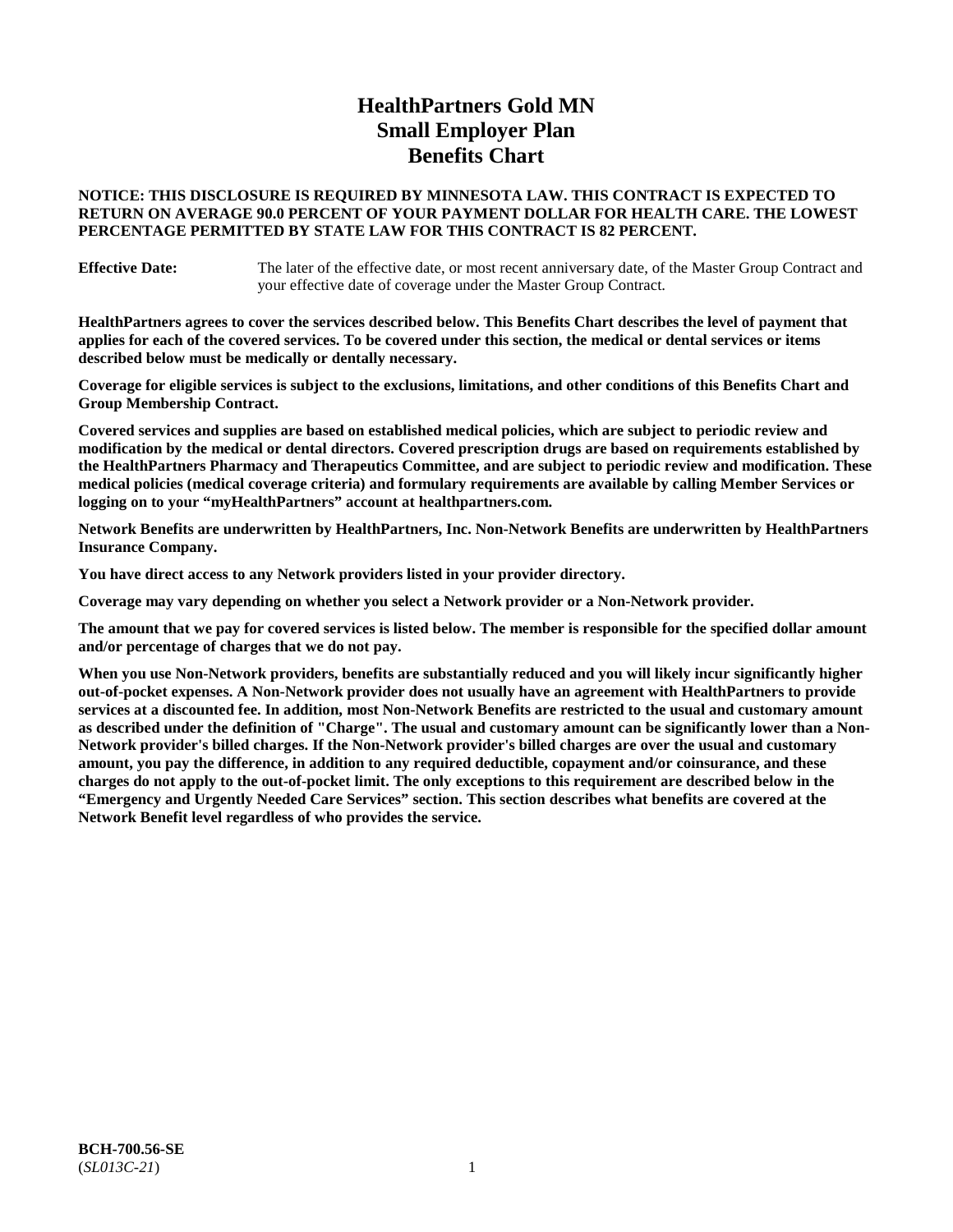# **These definitions apply to this Benefits Chart. They also apply to the Contract.**

| <b>Biosimilar Drugs:</b> | A prescription drug, approved by the Food and Drug Administration (FDA), that the FDA has<br>determined is biosimilar to and interchangeable with a biological brand name drug. Biosimilar<br>drugs are not considered generic drugs and are not covered under the generic drug benefit.                                                                                                                                                                                                                                                                                                                                           |
|--------------------------|------------------------------------------------------------------------------------------------------------------------------------------------------------------------------------------------------------------------------------------------------------------------------------------------------------------------------------------------------------------------------------------------------------------------------------------------------------------------------------------------------------------------------------------------------------------------------------------------------------------------------------|
| <b>Brand Name Drug:</b>  | A prescription drug, approved by the Food and Drug Administration (FDA), that is manufactured,<br>sold, or licensed for sale under a trademark by the pharmaceutical company that originally<br>researched and developed the drug. Brand name drugs have the same active-ingredient formula as<br>the generic version of the drug. However, generic drugs are manufactured and sold by other drug<br>manufacturers and are generally not available until after the patent on the brand name drug has<br>expired. A few brand name drugs may be covered at the generic drug benefit level if this is<br>indicated on the formulary. |
| <b>Calendar Year:</b>    | This is the 12-month period beginning 12:01 A.M. Central Time, on January 1, and ending 12:00<br>A.M. Central Time of the next following December 31.                                                                                                                                                                                                                                                                                                                                                                                                                                                                              |
| <b>Charge:</b>           | For covered services delivered by participating network providers, this is the provider's discounted<br>charge for a given medical/surgical service, procedure or item.                                                                                                                                                                                                                                                                                                                                                                                                                                                            |
|                          | For covered services delivered by non-network providers, a contracted rate may apply if such<br>arrangement is available to HealthPartners.                                                                                                                                                                                                                                                                                                                                                                                                                                                                                        |
|                          | For the Usual and Customary charge for covered services delivered by non-network providers, our<br>payment is calculated using one of the following options to be determined at HealthPartners'<br>discretion: 1) a percentage of the Medicare fee schedule; 2) a comparable schedule if the services<br>is not on the Medicare fee schedule; 3) a commercially reasonable rate for such service.                                                                                                                                                                                                                                  |
|                          | The Usual and Customary Charge is the maximum amount allowed that we consider in the<br>calculation of the payment of charges incurred for certain covered services. You must pay for any<br>charges above the usual and customary charge, and they do not apply to the out-of-pocket limit.                                                                                                                                                                                                                                                                                                                                       |
|                          | A charge is incurred for covered ambulatory medical and surgical services, on the date the service<br>or item is provided. A charge is incurred for covered inpatient services, on the date of admission to<br>a hospital. To be covered, a charge must be incurred on or after the member's effective date and<br>on or before the termination date.                                                                                                                                                                                                                                                                              |
| Copayment/Coinsurance:   | The specified dollar amount, or percentage, of charges incurred for covered services, which we do<br>not pay, but which a member must pay, each time a member receives certain medical services,<br>procedures or items. Our payment for those covered services or items begins after the copayment<br>or coinsurance is satisfied. Covered services or items requiring a copayment or coinsurance are<br>specified in this Benefits Chart.                                                                                                                                                                                        |
|                          | For services provided by a network provider:                                                                                                                                                                                                                                                                                                                                                                                                                                                                                                                                                                                       |
|                          | An amount which is listed as a flat dollar copayment is applied to a network provider's discounted<br>charges for a given service. However, if the network provider's discounted charge for a service or<br>item is less than the flat dollar copayment, you will pay the network provider's discounted charge.<br>An amount which is listed as a percentage of charges or coinsurance is based on the network<br>provider's discounted charges, calculated at the time the claim is processed, which may include an<br>agreed upon fee schedule rate for case rate or withhold arrangements.                                      |
|                          | For services provided by a non-network provider:                                                                                                                                                                                                                                                                                                                                                                                                                                                                                                                                                                                   |
|                          | Any copayment or coinsurance is applied to the lesser of the provider's charges or the usual and<br>customary charge for a service.                                                                                                                                                                                                                                                                                                                                                                                                                                                                                                |
|                          | A copayment or coinsurance is due at the time a service is provided, or when billed by the<br>provider. The copayment or coinsurance applicable for a scheduled visit with a network provider<br>will be collected for each visit, late cancellation and failed appointment. Services may not be<br>withheld for failure to pay a deductible or coinsurance at or prior to the time of service.                                                                                                                                                                                                                                    |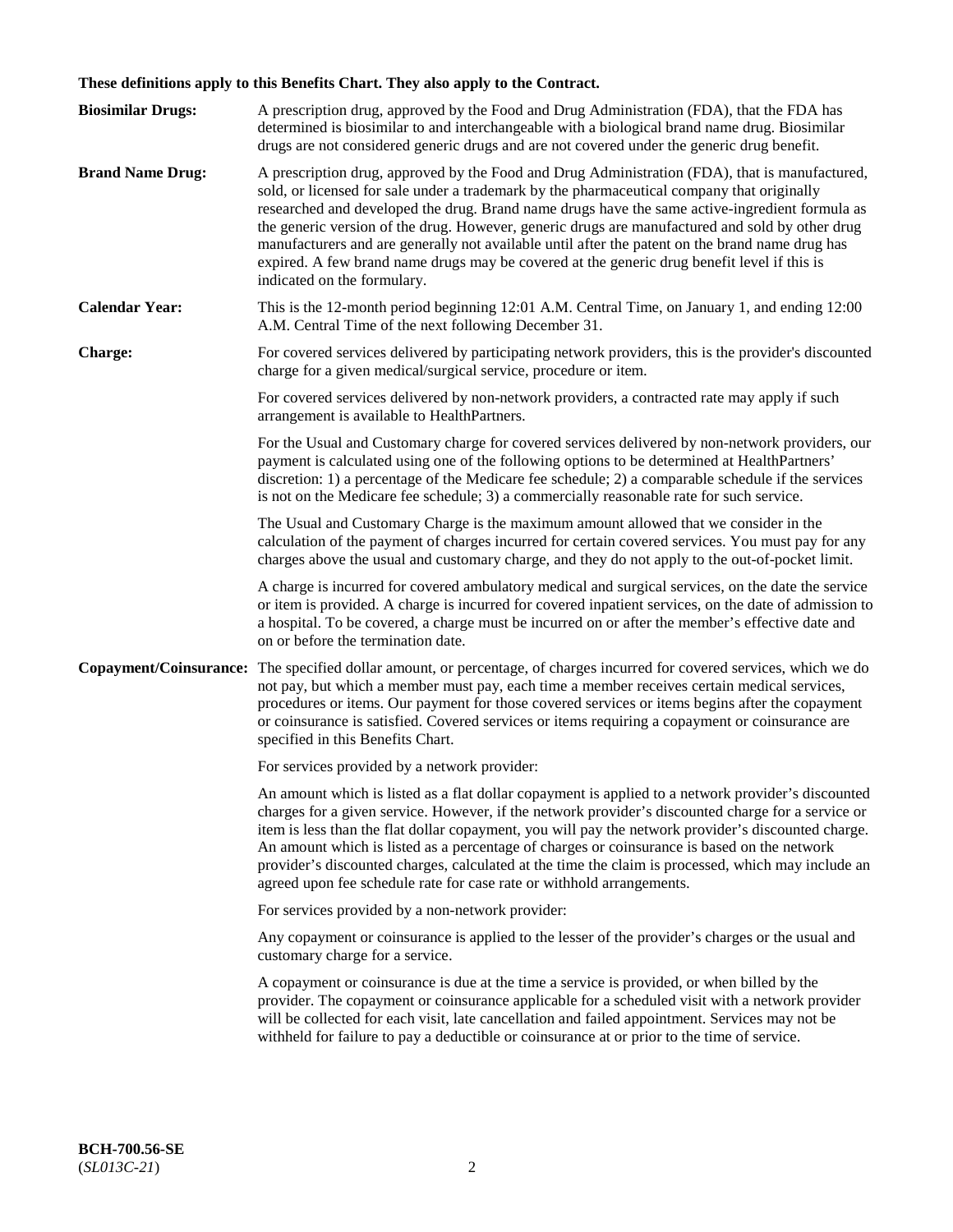| Deductible:                | The specified dollar amount of charges incurred for covered services, which we do not pay, but a<br>member or a family has to pay first in a calendar year. Our payment for those services or items<br>begins after the deductible is satisfied. For network providers, the amount of the charges that apply<br>to the deductible are based on the network provider's discounted charges, calculated at the time<br>the claim is processed, which may include an agreed upon fee schedule rate for case rate or<br>withhold arrangements. For non-network providers, the amount of charges that apply to the<br>deductible are the lesser of the provider's charges or the usual and customary charge for a service.                                                                                                                                                                                                                                                                                                                                                                                                                                                                                                                                             |
|----------------------------|------------------------------------------------------------------------------------------------------------------------------------------------------------------------------------------------------------------------------------------------------------------------------------------------------------------------------------------------------------------------------------------------------------------------------------------------------------------------------------------------------------------------------------------------------------------------------------------------------------------------------------------------------------------------------------------------------------------------------------------------------------------------------------------------------------------------------------------------------------------------------------------------------------------------------------------------------------------------------------------------------------------------------------------------------------------------------------------------------------------------------------------------------------------------------------------------------------------------------------------------------------------|
|                            | Any amounts paid or reimbursed by a third party, including but not limited to: point of service<br>rebates, manufacturer coupons, manufacturer debit cards or other forms of direct reimbursement to<br>a member for a product or service, will not apply toward your deductible, to the extent permitted<br>under state and federal law.                                                                                                                                                                                                                                                                                                                                                                                                                                                                                                                                                                                                                                                                                                                                                                                                                                                                                                                        |
|                            | Your plan has an embedded deductible. This means once a member meets the individual<br>deductible, the plan begins paying benefits for that person. If two or more members of the family<br>meet the family deductible, the plan begins paying benefits for all members of the family,<br>regardless of whether each member has met the individual deductible. However, a member may<br>not contribute more than the individual deductible toward the family deductible.                                                                                                                                                                                                                                                                                                                                                                                                                                                                                                                                                                                                                                                                                                                                                                                         |
|                            | All services are subject to the deductible unless otherwise indicated below in this Benefits Chart.                                                                                                                                                                                                                                                                                                                                                                                                                                                                                                                                                                                                                                                                                                                                                                                                                                                                                                                                                                                                                                                                                                                                                              |
| Formulary:                 | This is a current list, which may be revised from time to time, of formulary prescription drugs,<br>medications, equipment and supplies covered by us as indicated in the Benefits Chart which are<br>covered at the highest benefit level. Some drugs may require prior authorization to be covered as<br>formulary drugs. You may be granted an exception to the formulary that is available to you upon<br>request. These guidelines and procedures include exceptions to the formulary for anti-psychotic<br>prescription drugs prescribed to treat emotional disturbances or mental illness if your health care<br>provider (1) indicates to the dispensing pharmacist, orally or in writing, that the prescription must<br>be dispensed as indicated and (2) certifies in writing to us that the prescribed drug will best treat<br>your condition. Also, you may continue to receive certain non-formulary prescription drugs for<br>diagnosed mental illness or emotional disturbance when our formulary changes or you change<br>health plans for up to one year following the change. We also have written guidelines and<br>procedures for granting formulary exceptions for other drugs that are available to you upon request<br>or on our website. |
|                            | <b>HMO Formulary Exception Process (including antipsychotic drugs).</b> If you are prescribed a<br>drug, we must promptly grant you an exception to our formulary when your health care provider<br>indicates to us that:                                                                                                                                                                                                                                                                                                                                                                                                                                                                                                                                                                                                                                                                                                                                                                                                                                                                                                                                                                                                                                        |
|                            | (1) the formulary drug causes an adverse reaction to the patient;<br>(2) the formulary drug is contraindicated for the patient; or<br>(3) the health care provider demonstrates that the prescription drug must be dispensed as written<br>to provide maximum medical benefit to the patient.                                                                                                                                                                                                                                                                                                                                                                                                                                                                                                                                                                                                                                                                                                                                                                                                                                                                                                                                                                    |
|                            | The formulary, and information on drugs that require authorization, are available by calling<br>Member Services or logging on to your "myHealthPartners" account at healthpartners.com.                                                                                                                                                                                                                                                                                                                                                                                                                                                                                                                                                                                                                                                                                                                                                                                                                                                                                                                                                                                                                                                                          |
|                            | Formulary Changes. The formulary may change throughout the year. If you are affected by a<br>formulary change, you will receive at least 30 days' advanced notice of that change, and you<br>may request a formulary exception.                                                                                                                                                                                                                                                                                                                                                                                                                                                                                                                                                                                                                                                                                                                                                                                                                                                                                                                                                                                                                                  |
| <b>Generic Drug:</b>       | A prescription drug, approved by the Food and Drug Administration (FDA) that the FDA has<br>determined is comparable to a brand name drug product in dosage form, strength, route of<br>administration, quality, intended use and documented bioequivalence. Generally, generic drugs<br>cost less than brand name drugs. Some brand name drugs may be covered at the generic drug<br>benefit level if this is indicated on the formulary.                                                                                                                                                                                                                                                                                                                                                                                                                                                                                                                                                                                                                                                                                                                                                                                                                       |
| <b>Non-Formulary Drug:</b> | This is a prescription drug approved by the Food and Drug Administration (FDA) that is not on<br>the formulary, is medically necessary and is not investigative or otherwise excluded under this<br>Benefits Chart.                                                                                                                                                                                                                                                                                                                                                                                                                                                                                                                                                                                                                                                                                                                                                                                                                                                                                                                                                                                                                                              |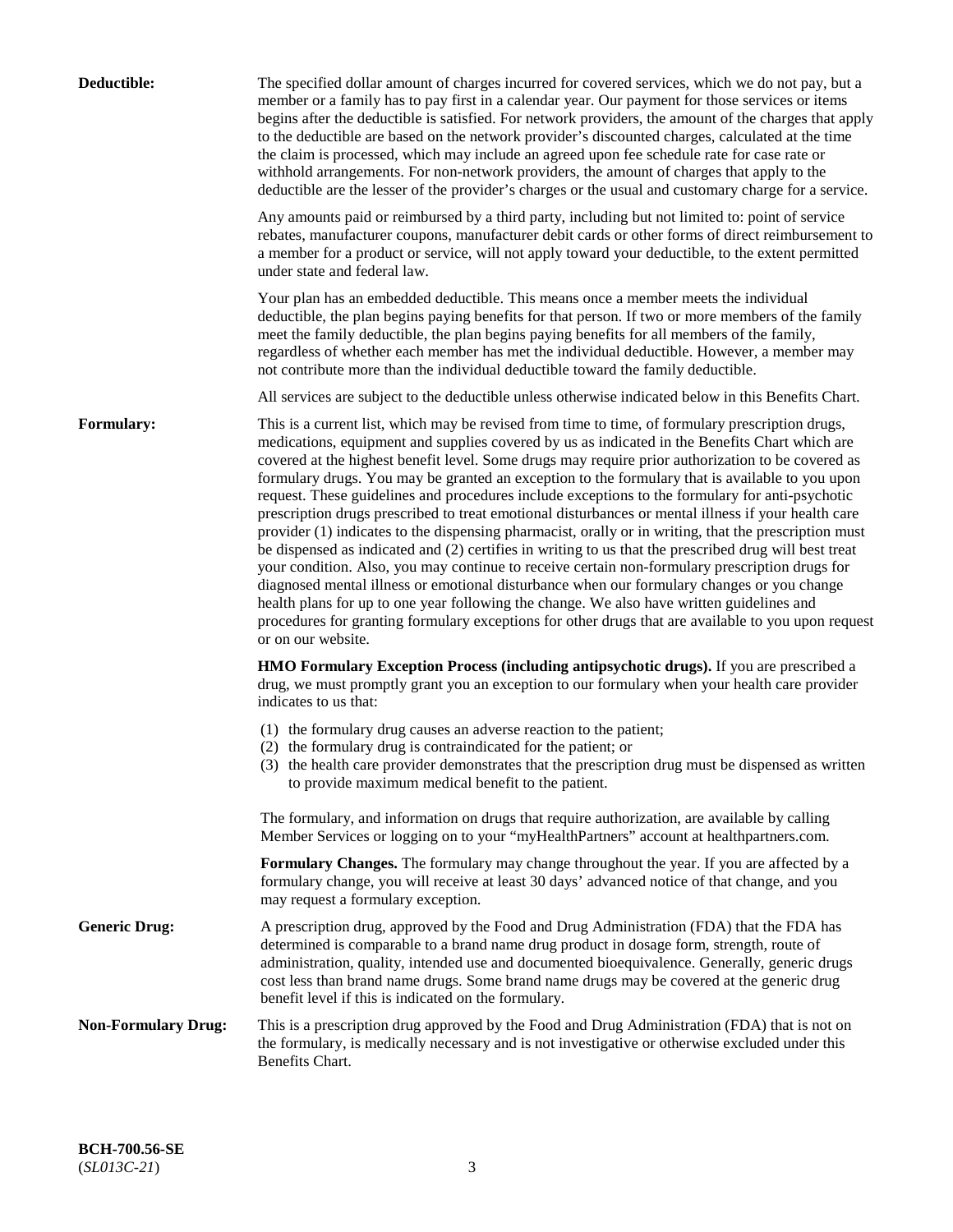| <b>Out-of-Pocket Expenses:</b> | You pay the specified copayments/coinsurance and deductibles applicable for particular services,<br>subject to the out-of-pocket limit described below. These amounts are in addition to the monthly<br>enrollment payments.                                                                                                                                                                                                                                                                                                        |
|--------------------------------|-------------------------------------------------------------------------------------------------------------------------------------------------------------------------------------------------------------------------------------------------------------------------------------------------------------------------------------------------------------------------------------------------------------------------------------------------------------------------------------------------------------------------------------|
| <b>Out-of-Pocket Limit:</b>    | You pay the copayments/coinsurance and deductibles for covered services, to the individual or<br>family out-of-pocket limit. Thereafter we cover 100% of the charges incurred for all other covered<br>services, for the rest of the calendar year. You pay amounts greater than the out-of-pocket limit if<br>you exceed any visit or day limits.                                                                                                                                                                                  |
|                                | Non-Network Benefits above the usual and customary charge (see definition of charge above) do<br>not apply to the out-of-pocket limit.                                                                                                                                                                                                                                                                                                                                                                                              |
|                                | Non-Network benefits for transplant surgery do not apply to the out-of-pocket limit.                                                                                                                                                                                                                                                                                                                                                                                                                                                |
|                                | Any amounts paid or reimbursed by a third party, including but not limited to: point of service<br>rebates, manufacturer coupons, manufacturer debit cards or other forms of direct reimbursement to<br>a member for a product or service, will not apply as an out of pocket expense, to the extent<br>permitted under state and federal law.                                                                                                                                                                                      |
|                                | You are responsible to keep track of the out-of-pocket expenses. Contact our Member Services<br>department for assistance in determining the amount paid by the enrollee for specific eligible<br>services received. Claims for reimbursement under the out-of-pocket limit provisions are subject<br>to the same time limits and provisions described under the "Claims Provisions" section of the<br>Contract.                                                                                                                    |
| <b>Specialty Drug List:</b>    | This is a current list, which may be revised from time to time, of prescription drugs, medications,<br>equipment and supplies, which are typically bio-pharmaceuticals. The purpose of a specialty drug<br>list is to facilitate enhanced monitoring of complex therapies used to treat specific conditions.<br>Specialty drugs are covered by us as indicated in this Benefits Chart. The specialty drug list is<br>available by calling Member Services or logging on to your "myHealthPartners" account at<br>healthpartners.com |
| virtuwell:                     | This is an online service that you may use to receive a diagnosis and treatment for certain routine<br>conditions, such as a cold and flu, ear pain and sinus infections. You may access the virtuwell<br>website at virtuwell.com.                                                                                                                                                                                                                                                                                                 |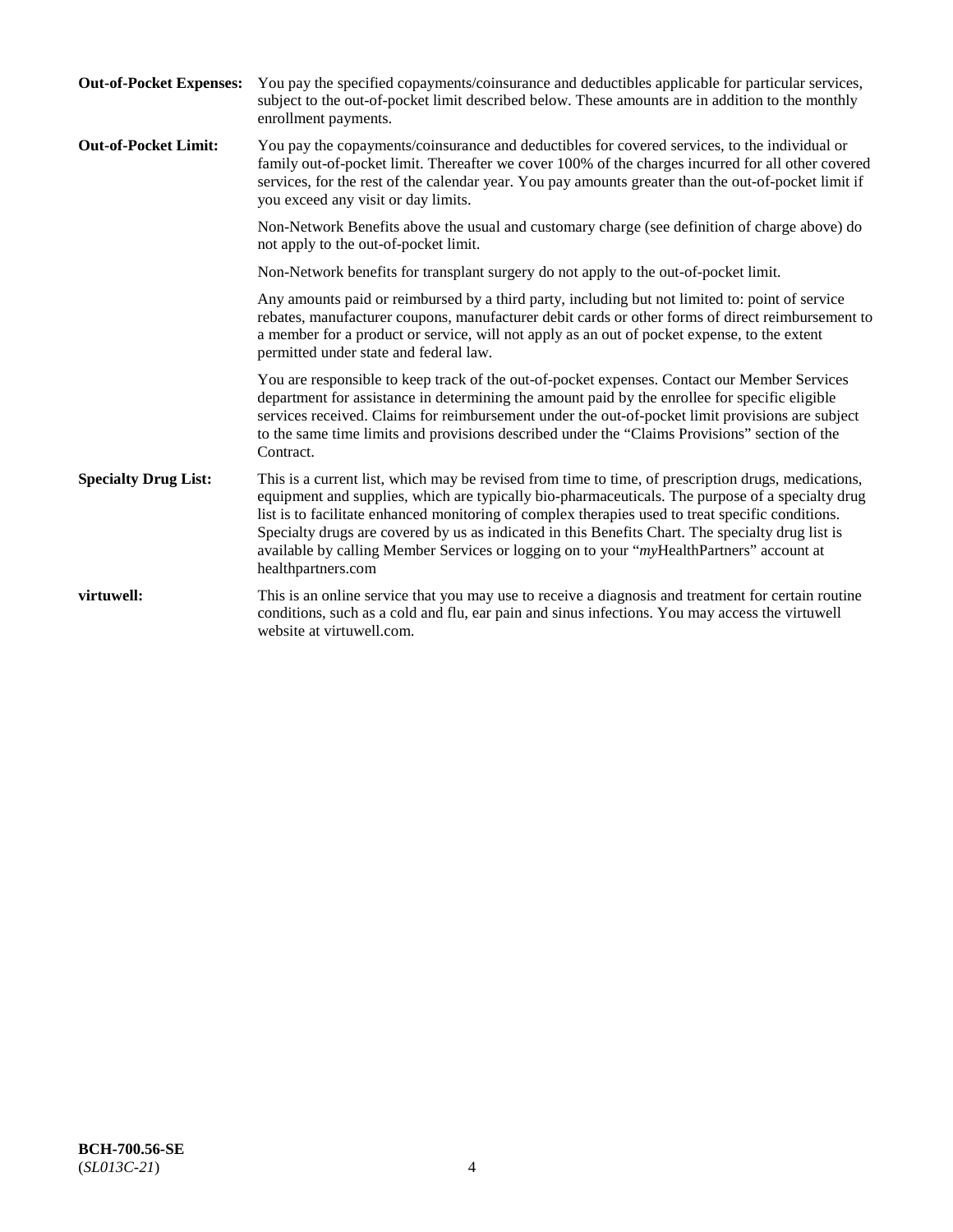# **DEDUCTIBLES AND OUT-OF-POCKET LIMITS**

### **Individual Calendar Year Deductible**

| <b>Network Benefits</b> | <b>Non-Network Benefits</b> |
|-------------------------|-----------------------------|
| \$1,000                 | \$10,000                    |

# **Family Calendar Year Deductible**

| <b>Network Benefits</b> | <b>Non-Network Benefits</b> |
|-------------------------|-----------------------------|
| \$3,000                 | \$20,000                    |

Separate deductibles must be satisfied under the Network Benefits and Non-Network Benefits.

Your plan has an embedded deductible. This means once a member meets the individual deductible, the plan begins paying benefits for that person. If two or more members of the family meet the family deductible, the plan begins paying benefits for all members of the family, regardless of whether each member has met the individual deductible. However, a member may not contribute more than the individual deductible toward the family deductible.

Any amounts paid or reimbursed by a third party, including but not limited to: point of service rebates, manufacturer coupons, debit cards or other forms of direct reimbursement to a member for a product or service, will not apply toward your deductible, to the extent permitted under state and federal law.

#### **Individual Calendar Year Out-of-Pocket Limit**

| <b>Network Benefits</b> | <b>Non-Network Benefits</b> |
|-------------------------|-----------------------------|
| \$6,400                 | \$30,000                    |

#### **Family Calendar Year Out-of-Pocket Limit**

| <b>Network Benefits</b> | <b>Non-Network Benefits</b> |
|-------------------------|-----------------------------|
| \$12,800                | \$60,000                    |

Separate Out-of-Pocket Limits must be satisfied under the Network Benefits and Non-Network Benefits.

Non-Network Benefits above the usual and customary charge will not apply toward the individual or family out-of-pocket limit.

Any amounts paid or reimbursed by a third party, including but not limited to: point of service rebates, manufacturer coupons, manufacturer debit cards or other forms of direct reimbursement to a member for a product or service, will not apply as an out of pocket expense, to the extent permitted under state and federal law.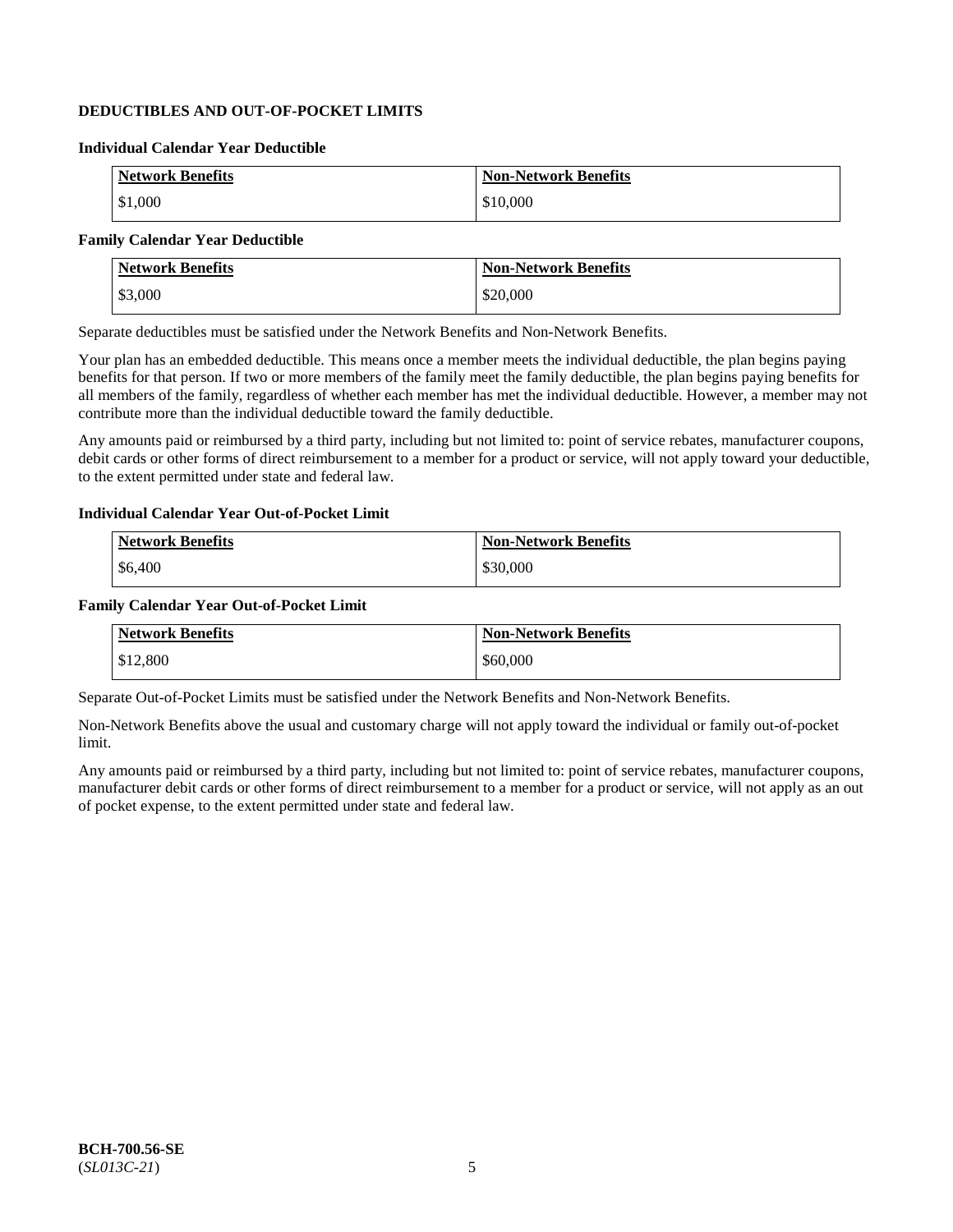# **AMBULANCE AND MEDICAL TRANSPORTATION**

# **Covered Services:**

We cover ambulance and medical transportation for medical emergencies and as shown below.

We also cover medically necessary, non-emergency medical transportation if it meets our medical coverage criteria.

Covered services and supplies are based on established medical policies, which are subject to periodic review and modification by the medical or dental directors. These medical policies (medical coverage criteria) and applicable prior authorization requirements are available by calling Member Services or logging on to your "myHealthPartners" account at [healthpartners.com.](https://www.healthpartners.com/hp/index.html)

# **Ambulance and medical transportation for medical emergencies (other than non-emergency fixed wing air ambulance transportation)**

| Network Benefits             | <b>Non-Network Benefits</b> |
|------------------------------|-----------------------------|
| 70% of the charges incurred. | See Network Benefits.       |

# **Non-emergency fixed wing air ambulance transportation**

| Network Benefits             | <b>Non-Network Benefits</b>  |
|------------------------------|------------------------------|
| 70% of the charges incurred. | 50% of the charges incurred. |

# **Not Covered:**

See "Services Not Covered" in the Group Membership Contract.

# **BEHAVIORAL HEALTH SERVICES**

# **Covered Services:**

Covered services are based on established medical policies, which are subject to periodic review and modification by the medical directors. These medical policies (medical coverage criteria) are available by calling Member Services or logging on to your "*my*HealthPartners" account at [healthpartners.com.](http://www.healthpartners.com/)

You have rights to parity in mental health and substance use disorder treatment as required by the federal Mental Health Parity and Addiction Equity Act and Minnesota Statutes, section 62Q.47. These laws require:

- That mental health and substance abuse services be covered on the same basis as medical services;
- That cost-sharing for mental health and substance abuse services can be no more restrictive than cost-sharing for similar medical services;
- That treatment restrictions and limitation such as prior authorization and medical necessity can be no more restrictive than for similar medical services;
- That if enrollees have concerns they can call Member Services, file a complaint with HealthPartners, or file a complaint with the Minnesota Department of Health.

# **Mental Health Services**

We cover services for: mental health diagnoses as described in the Diagnostic and Statistical Manual of Mental Disorders – Fifth Edition (DSM-5) (most recent edition) that lead to significant disruption of function in the member's life.

We also provide coverage for mental health treatment ordered by a Minnesota court under a valid court order that is issued on the basis of a behavioral care evaluation performed by a licensed psychiatrist or doctoral level licensed psychologist, which includes a diagnosis and an individual treatment plan for care in the most appropriate, least restrictive environment. We must be given a copy of the court order and the behavioral care evaluation, and the service must be a covered benefit under this plan, and the service must be provided by a network provider, or other provider as required by law. We cover the evaluation upon which the court order was based if it was provided by a network provider. We also provide coverage for the initial mental health evaluation of a child, regardless of whether that evaluation leads to a court order for treatment, if the evaluation is ordered by a Minnesota juvenile court.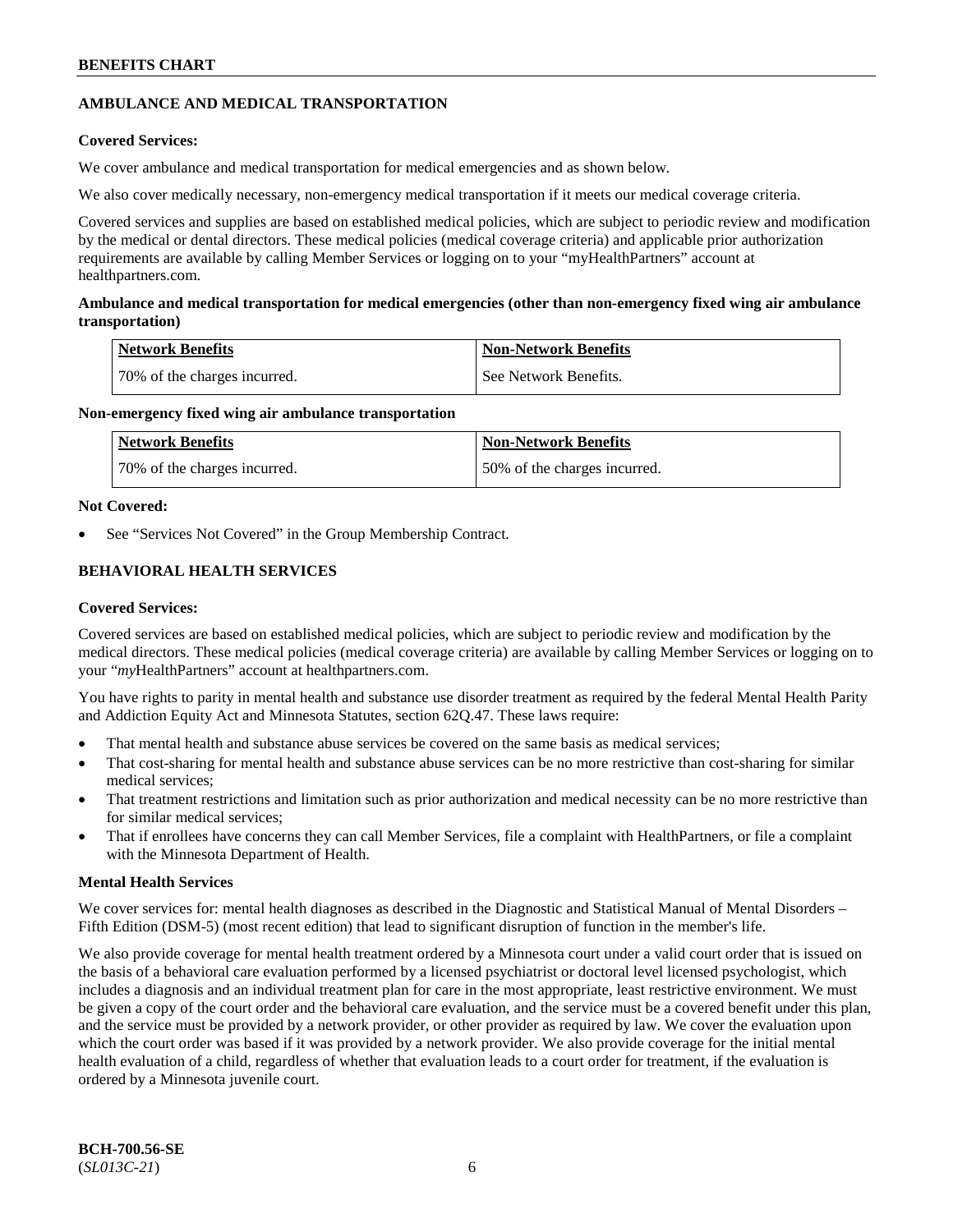**Outpatient Services, including intensive outpatient and day treatment:** We cover medically necessary outpatient professional mental health services for evaluation, crisis intervention, and treatment of mental health disorders.

A comprehensive diagnostic assessment will be made of each patient as the basis for a determination by a mental health professional, concerning the appropriate treatment and the extent of services required.

Outpatient services we cover for a diagnosed mental health condition include the following:

- Individual, group, family, and multi-family therapy;
- Medication management provided by a physician, certified nurse practitioner, or physician's assistant;
- Psychological testing services for the purposes of determining the differential diagnoses and treatment planning for patients currently receiving behavioral health services;
- Day treatment and intensive outpatient services in a licensed program;
- Partial hospitalization services in a licensed hospital or community mental health center;
- Psychotherapy and nursing services provided in the home if authorized by us; and
- Treatment for gender dysphoria that meets medical coverage criteria.

| <b>Network Benefits</b>                                                                                                                     | <b>Non-Network Benefits</b>  |
|---------------------------------------------------------------------------------------------------------------------------------------------|------------------------------|
| 100% of the charges incurred, subject to a member<br>copayment of \$45 per visit.<br>Deductible does not apply.                             | 50% of the charges incurred. |
| For family therapy, only one member copayment will<br>be charged, regardless of the number of members<br>primarily involved in the therapy. |                              |

#### **Group Therapy**

| <b>Network Benefits</b>                                                                                            | <b>Non-Network Benefits</b>  |
|--------------------------------------------------------------------------------------------------------------------|------------------------------|
| 100% of the charges incurred, subject to a member<br>copayment of \$22.50 per visit.<br>Deductible does not apply. | 50% of the charges incurred. |

**Inpatient Services, including psychiatric residential treatment:** We cover medically necessary inpatient services in a hospital and professional services for treatment of mental health disorders. Medical stabilization is covered under inpatient hospital services in the "Hospital and Skilled Nursing Facility Services" section.

We also cover medically necessary psychiatric residential treatment for adults and emotionally disabled children as diagnosed by a physician. This care must be authorized by us and provided by a hospital or residential behavioral health treatment facility licensed by the local state or Health and Human Services Department. Services not covered under this benefit include shelter services, correctional services, detention services, transitional services, group residential services, foster care services and wilderness programs.

| Network Benefits             | <b>Non-Network Benefits</b>  |
|------------------------------|------------------------------|
| 70% of the charges incurred. | 50% of the charges incurred. |

#### **Chemical Health Services**

We cover medically necessary services for assessments by a licensed alcohol and drug counselor and treatment of Substance-Related Disorders as defined in the latest edition of the DSM-5.

**Outpatient Services, including intensive outpatient and day treatment services:** We cover medically necessary outpatient professional services for the diagnosis and treatment of chemical dependency. Chemical dependency treatment programs must be licensed by the applicable state agency.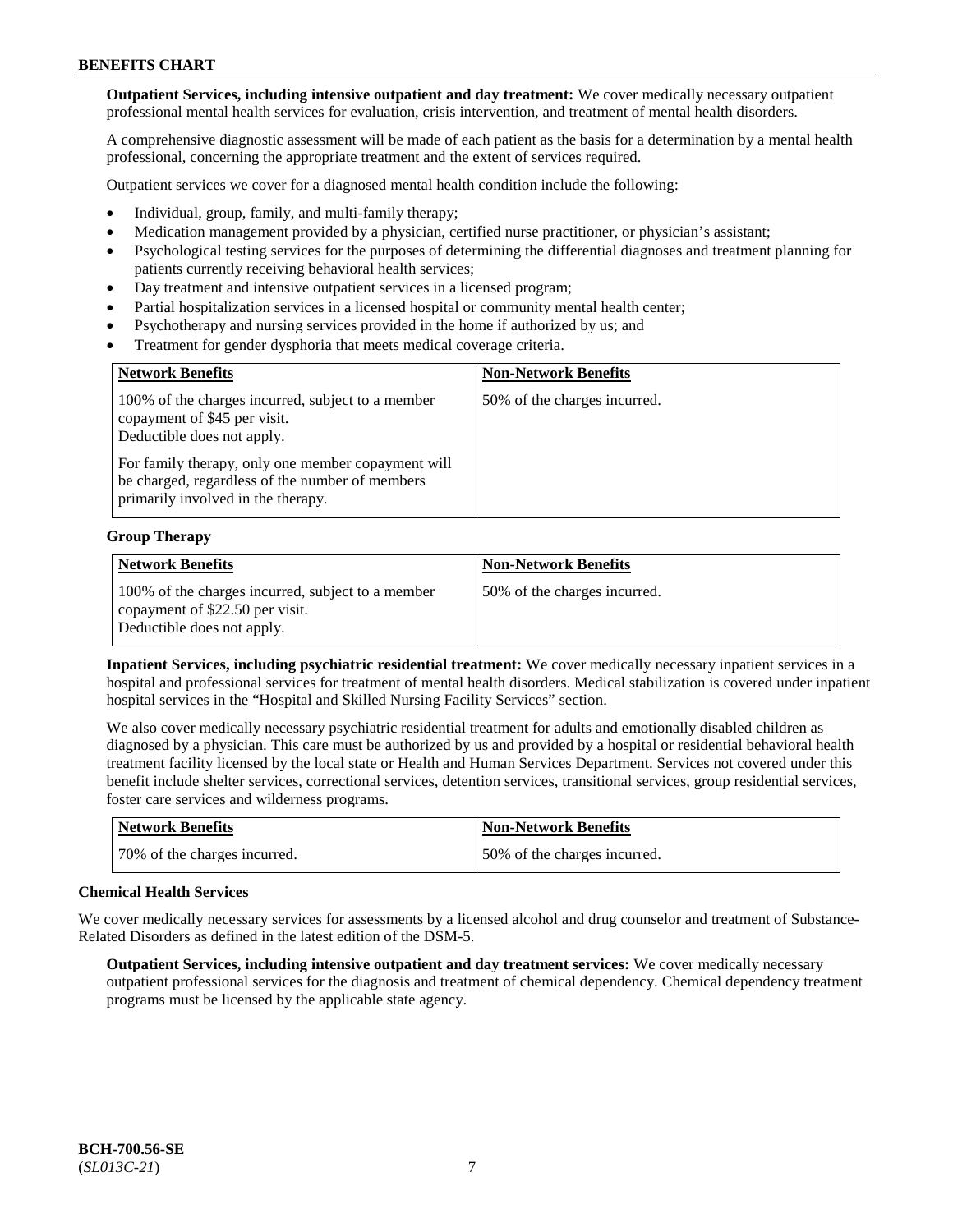Outpatient services we cover for a diagnosed chemical dependency condition include the following:

- Individual, group, family, and multi-family therapy provided in an office setting;
- Opiate replacement therapy including methadone and buprenorphine treatment; and
- Day treatment and intensive outpatient services in a licensed program.

| <b>Network Benefits</b>                                                                                                                     | <b>Non-Network Benefits</b>  |
|---------------------------------------------------------------------------------------------------------------------------------------------|------------------------------|
| 100% of the charges incurred, subject to a member<br>copayment of \$45 per visit.<br>Deductible does not apply.                             | 50% of the charges incurred. |
| For family therapy, only one member copayment will<br>be charged, regardless of the number of members<br>primarily involved in the therapy. |                              |

**Inpatient Services:** We cover medically necessary inpatient services in a hospital or primary residential treatment in a licensed chemical health treatment center. Primary residential treatment is an intensive residential treatment program of limited duration, typically 30 days or less.

We cover services provided in a hospital that is licensed by the local state and accredited by Medicare.

**Detoxification Services.** We cover detoxification services in a hospital or community detoxification facility if it is licensed by the local Health and Human Services Department.

| <b>Network Benefits</b>      | <b>Non-Network Benefits</b>  |
|------------------------------|------------------------------|
| 70% of the charges incurred. | 50% of the charges incurred. |

# **Not Covered:**

See "Services Not Covered" in the Group Membership Contract.

# **CHIROPRACTIC SERVICES**

#### **Covered Services:**

We cover chiropractic services for rehabilitative care, provided to diagnose and treat acute neuromusculo-skeletal conditions.

Massage therapy which is performed in conjunction with other treatment/modalities by a chiropractor, is part of a prescribed treatment plan and is not billed separately is covered.

| <b>Network Benefits</b>                                                                                         | <b>Non-Network Benefits</b>                                           |
|-----------------------------------------------------------------------------------------------------------------|-----------------------------------------------------------------------|
| 100% of the charges incurred, subject to a member<br>copayment of \$45 per visit.<br>Deductible does not apply. | 50% of the charges incurred.<br>Limit of 20 visits per calendar year. |

#### **Not Covered:**

- Massage therapy for the purpose of comfort or convenience of the member.
- See "Services Not Covered" in the Group Membership Contract.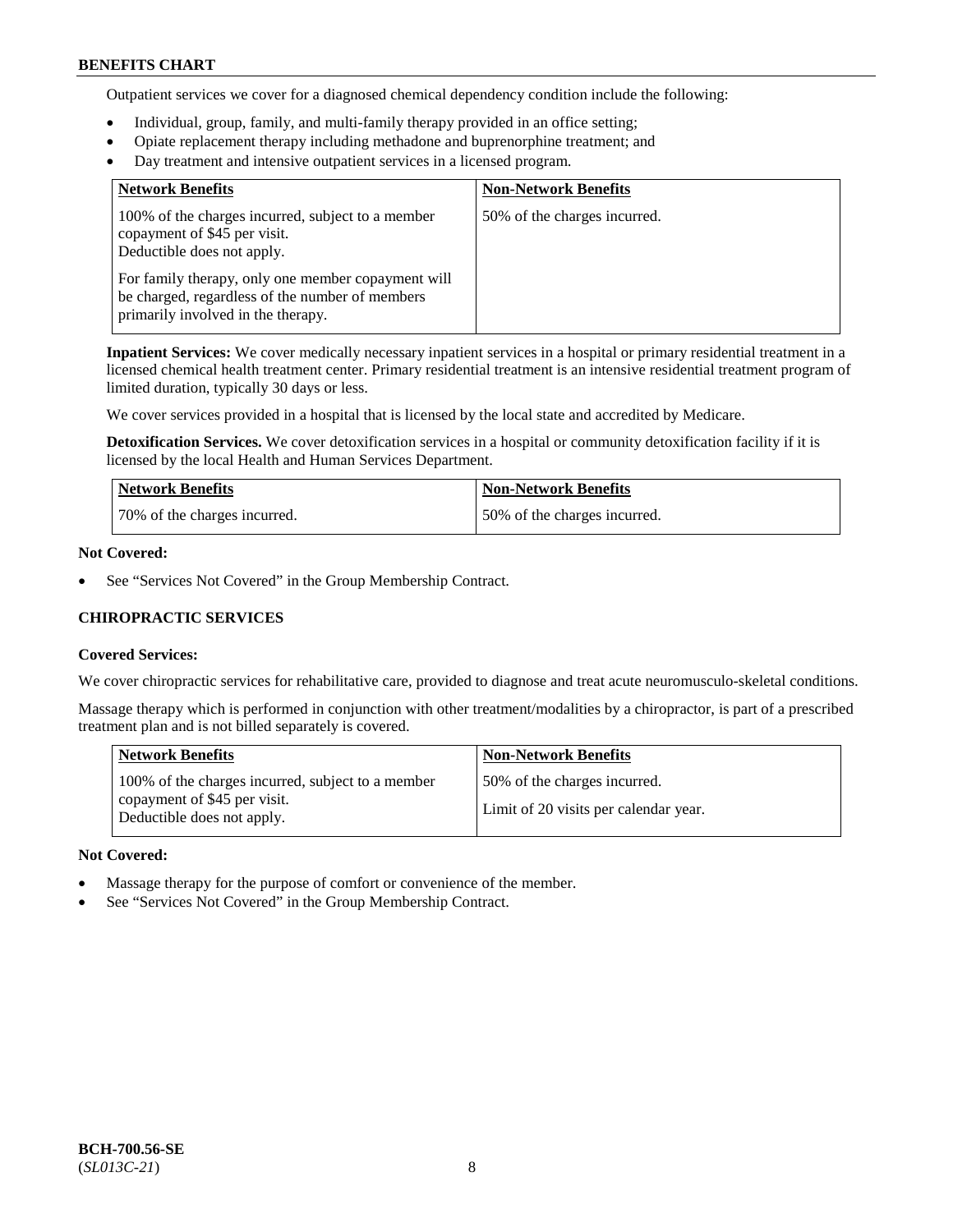# **CLINICAL TRIALS**

# **Covered Services:**

We cover certain routine services if you participate in a Phase I, Phase II, Phase III or Phase IV clinical trial that is conducted in relation to the prevention, detection, or treatment of cancer or other life-threatening disease or condition as defined in the Affordable Care Act. We cover routine patient costs for services that would be eligible under this Benefits Chart if the service was provided outside of a clinical trial.

| <b>Network Benefits</b>                                | <b>Non-Network Benefits</b>                            |
|--------------------------------------------------------|--------------------------------------------------------|
| Coverage level is same as corresponding Network        | Coverage level is same as corresponding Non-Network    |
| Benefit, depending on type of service provided such as | Benefit, depending on type of service provided such as |
| Office Visits for Illness or Injury, Inpatient or      | Office Visits for Illness or Injury, Inpatient or      |
| <b>Outpatient Hospital Services.</b>                   | Outpatient Hospital Services.                          |

# **Not Covered:**

- The investigative item, device or service itself.
- Items or services that are provided solely to satisfy data collection and analysis needs and that are not used in the direct clinical management of the patient.
- A service that is clearly inconsistent with widely accepted and established standards of care for a particular diagnosis.
- See "Services Not Covered" in the Group Membership Contract.

# **DENTAL SERVICES**

# **Covered Services:**

We cover services as described below.

**Accidental Dental Services:** We cover dentally necessary services to treat and restore damage done to sound, natural, unrestored teeth as a result of an accidental injury. Coverage is for damage caused by external trauma to face and mouth only, not for cracked or broken teeth which result from biting or chewing. We cover restorations, root canals, crowns and replacement of teeth lost that are directly related to the accident in which the member was involved. We cover initial exams, xrays, and palliative treatment including extractions, and other oral surgical procedures directly related to the accident. Subsequent treatment must be initiated within the specified time-frame and must be directly related to the accident. We do not cover restoration and replacement of teeth that are not "sound and natural" at the time of the accident.

Full mouth rehabilitation to correct occlusion (bite) and malocclusion (misaligned teeth not due to the accident) are not covered.

When an implant-supported dental prosthetic treatment is pursued, the accidental dental benefit will be applied to the prosthetic procedure. Benefits are limited to the amount that would be paid toward the placement of a removable dental prosthetic appliance that could be used in the absence of implant treatment. Care must be provided or pre-authorized by a HealthPartners dentist.

| <b>Network Benefits</b>      | <b>Non-Network Benefits</b>  |
|------------------------------|------------------------------|
| 80% of the charges incurred. | 50% of the charges incurred. |

For all accidental dental services, treatment and/or restoration must be initiated within six months of the date of the injury. Coverage is limited to the initial course of treatment and/or initial restoration. Services must be provided within twenty-four months of the date of injury to be covered.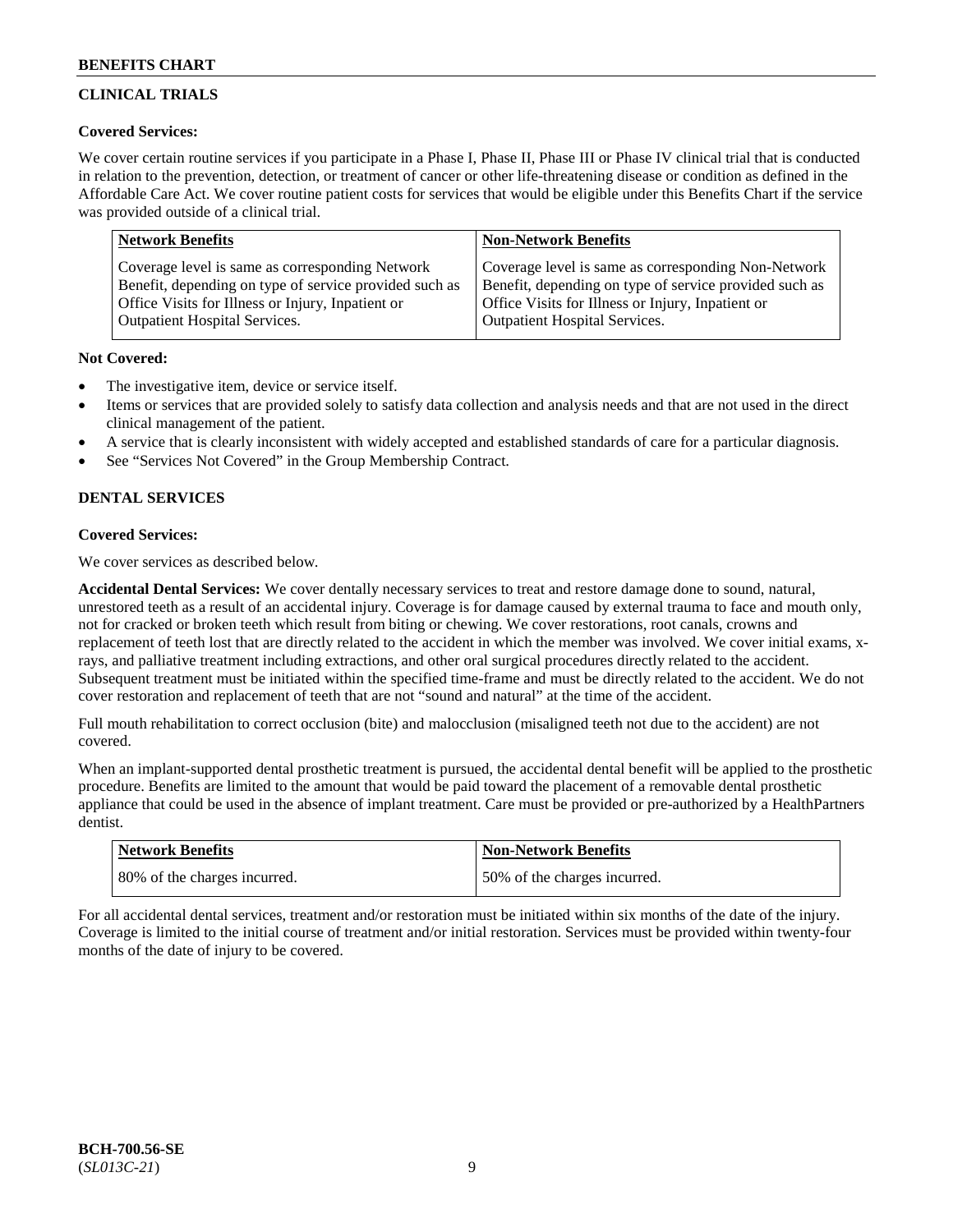# **Medical Referral Dental Services**

**Medically Necessary Outpatient Dental Services:** We cover medically necessary outpatient dental services. Coverage is limited to dental services required for treatment of an underlying medical condition, e.g., removal of teeth to complete radiation treatment for cancer of the jaw, cysts and lesions.

| <b>Network Benefits</b>                                                                                         | <b>Non-Network Benefits</b>  |
|-----------------------------------------------------------------------------------------------------------------|------------------------------|
| 100% of the charges incurred, subject to a member<br>copayment of \$45 per visit.<br>Deductible does not apply. | 50% of the charges incurred. |

**Medically Necessary Hospitalization and Anesthesia for Dental Care:** We cover medically necessary hospitalization for dental care. This is limited to charges incurred by a member who: (1) is a child under age  $5$ ; (2) is severely disabled; (3) has a medical condition and requires hospitalization or general anesthesia for dental care treatment; or (4) is a child between age 5 and 12 and care in dental offices has been attempted unsuccessfully and usual methods of behavior modification have not been successful, or when extensive amounts of restorative care, exceeding four appointments, are required. Coverage is limited to facility and anesthesia charges. Oral surgeon/dentist professional fees are not covered.

| <b>Network Benefits</b>      | Non-Network Benefits         |
|------------------------------|------------------------------|
| 70% of the charges incurred. | 50% of the charges incurred. |

**Medical Complications of Dental Care:** We cover medical complications of dental care. Treatment must be medically necessary care and related to medical complications of non-covered dental care, including complications of the head, neck, or substructures.

| <b>Network Benefits</b>                                                                                         | <b>Non-Network Benefits</b>  |
|-----------------------------------------------------------------------------------------------------------------|------------------------------|
| 100% of the charges incurred, subject to a member<br>copayment of \$45 per visit.<br>Deductible does not apply. | 50% of the charges incurred. |

**Oral Surgery**: We cover oral surgery. Coverage is limited to treatment of medical conditions requiring oral surgery, such as treatment of oral neoplasm, non-dental cysts, fracture of the jaws, trauma of the mouth and jaws.

| <b>Network Benefits</b>                                                                                         | <b>Non-Network Benefits</b>  |
|-----------------------------------------------------------------------------------------------------------------|------------------------------|
| 100% of the charges incurred, subject to a member<br>copayment of \$45 per visit.<br>Deductible does not apply. | 50% of the charges incurred. |

**Treatment of Cleft Lip and Cleft Palate:** We cover treatment of cleft lip and cleft palate of a dependent child to age 26, including orthodontic treatment and oral surgery directly related to the cleft. Benefits are limited to inpatient or outpatient expenses arising from medical and dental treatment that was scheduled or initiated prior to the dependent turning age 19. Dental services that are not required for the treatment of cleft lip or cleft palate are not covered. If a dependent child covered under this Contract is also covered under a dental plan which includes orthodontic services, that dental plan shall be considered primary for the necessary orthodontic services. Oral appliances are subject to the same copayment, conditions and limitations as durable medical equipment.

| <b>Network Benefits</b>                                                                                         | <b>Non-Network Benefits</b>  |
|-----------------------------------------------------------------------------------------------------------------|------------------------------|
| 100% of the charges incurred, subject to a member<br>copayment of \$45 per visit.<br>Deductible does not apply. | 50% of the charges incurred. |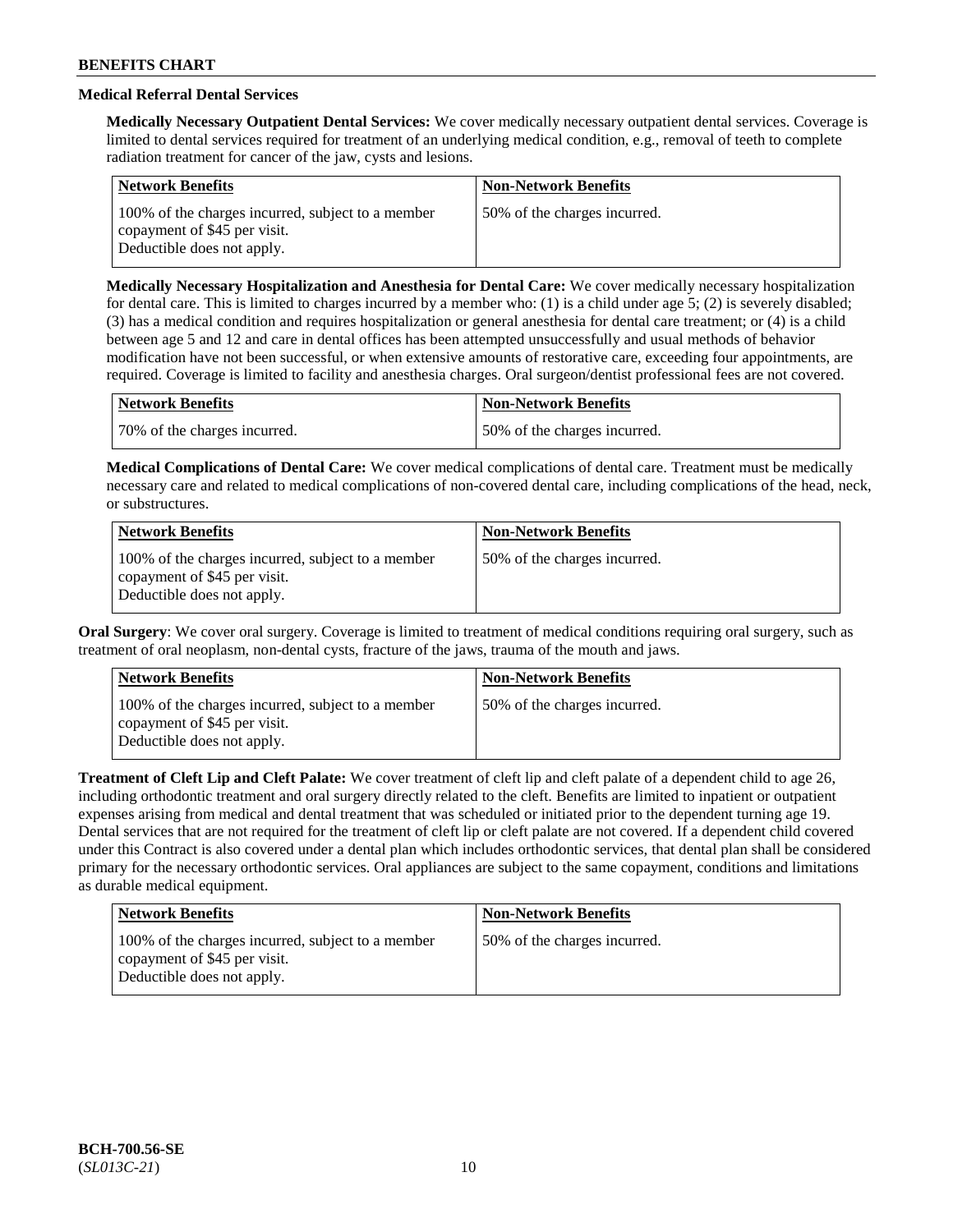**Treatment of Temporomandibular Disorder (TMD) and Craniomandibular Disorder (CMD):** We cover surgical and non-surgical treatment of temporomandibular disorder (TMD) and craniomandibular disorder (CMD), which is medically necessary care. Dental services which are not required to directly treat TMD or CMD are not covered.

| <b>Network Benefits</b>                                                                                         | <b>Non-Network Benefits</b>   |
|-----------------------------------------------------------------------------------------------------------------|-------------------------------|
| 100% of the charges incurred, subject to a member<br>copayment of \$45 per visit.<br>Deductible does not apply. | 50\% of the charges incurred. |

# **Not Covered:**

- Dental treatment, procedures or services not listed in this Benefits Chart.
- Accident related dental services if treatment is (1) provided to teeth which are not sound and natural, (2) to teeth which have been restored, (3) initiated beyond six months from the date of the injury, (4) received beyond the initial treatment or restoration or (5) received beyond twenty-four months from the date of injury.
- Oral surgery to remove wisdom teeth.
- Orthognathic treatment or procedures and all related services, unless it is required to treat TMD or CMD and it meets our medical coverage criteria.
- See "Services Not Covered" in the Group Membership Contract.

# **DIAGNOSTIC IMAGING SERVICES**

#### **Covered Services:**

We cover diagnostic imaging, when ordered by a provider and provided in a clinic or outpatient hospital facility.

For Network Benefits, non-emergent, scheduled outpatient Magnetic Resonance Imaging (MRI) and Computed Tomography (CT) must be provided at a designated facility. Your physician or facility will obtain or verify prior authorization for these services with HealthPartners, as needed.

We cover services provided in a clinic or outpatient hospital facility (to see the benefit level for inpatient hospital or skilled nursing facility services, see benefits under Inpatient Hospital and Skilled Nursing Facility Services).

# **Outpatient Magnetic Resonance Imaging (MRI) and Computed Tomography (CT)**

| Network Benefits             | <b>Non-Network Benefits</b>  |
|------------------------------|------------------------------|
| 70% of the charges incurred. | 50% of the charges incurred. |

# **All other outpatient diagnostic imaging services for illness or injury**

#### **Services for illness or injury**

| Network Benefits             | Non-Network Benefits         |
|------------------------------|------------------------------|
| 70% of the charges incurred. | 50% of the charges incurred. |

#### **Preventive services (MRI/CT procedures are not considered preventive)**

Diagnostic imaging services associated with preventive services are covered at the benefit level shown in the "Preventive Services" section of this Benefits Chart.

#### **Not Covered:**

See "Services Not Covered" in the Group Membership Contract.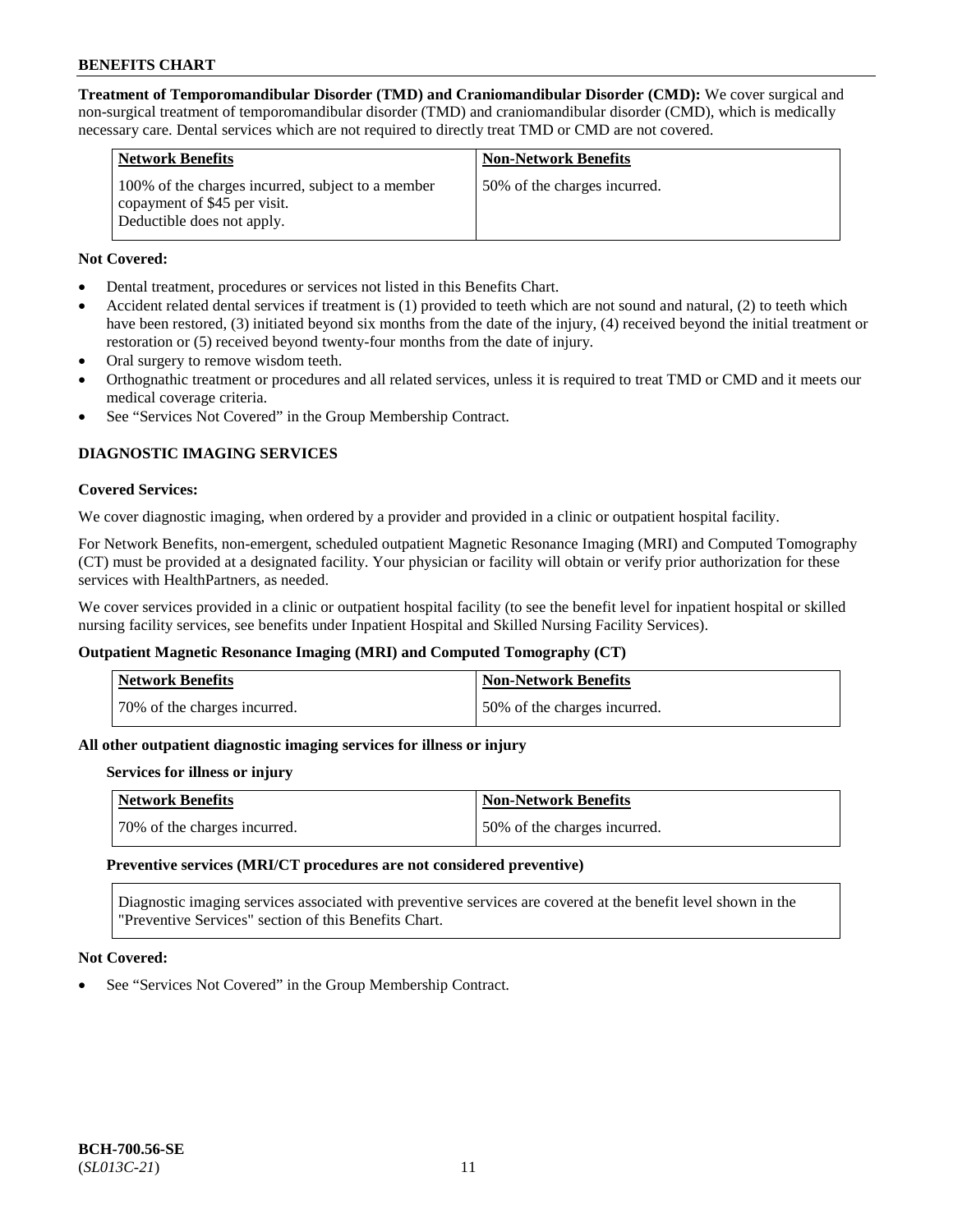# **DURABLE MEDICAL EQUIPMENT, PROSTHETICS, ORTHOTICS, AND SUPPLIES**

### **Covered Services:**

We cover equipment and services, as described below.

We cover durable medical equipment and services, prosthetics, orthotics and supplies, subject to the limitations below, including certain disposable supplies, enteral feedings and the following diabetic supplies and equipment: glucose monitors, insulin pumps, syringes, blood and urine test strips and other diabetic supplies as deemed medically appropriate and necessary, for members with gestational, Type I or Type II diabetes.

External hearing aids (including osseointegrated or bone anchored) for members age 18 or younger who have hearing loss that is not correctable by other covered procedures. Coverage is limited to one basic, standard hearing aid for each ear every three years. A basic hearing aid is defined as a hearing device that consists of a microphone, amplifier, volume control, battery and receiver. It does not include upgrades above and beyond the functionality of a basic hearing aid, including but not limited to hearing improvements for group settings, background noise, Bluetooth/remote control functionality, or extended warranties. Charges for upgrades above the cost of a basic, standard hearing aid are not covered.

#### **Diabetic supplies purchased at a pharmacy**

| <b>Network Benefits</b>                                    | <b>Non-Network Benefits</b>  |
|------------------------------------------------------------|------------------------------|
| 70% of the charges incurred.<br>Deductible does not apply. | 50% of the charges incurred. |

#### **Diabetic supplies purchased from a non-pharmacy provider**

| <b>Network Benefits</b>                                              | <b>Non-Network Benefits</b>  |
|----------------------------------------------------------------------|------------------------------|
| 70% of the charges incurred if purchased from an<br>approved vendor. | 50% of the charges incurred. |

#### **Special dietary treatment for Phenylketonuria (PKU) if it meets our medical coverage criteria**

| Network Benefits                                           | <b>Non-Network Benefits</b>   |
|------------------------------------------------------------|-------------------------------|
| 70% of the charges incurred.<br>Deductible does not apply. | 150% of the charges incurred. |

#### **Oral amino acid based elemental formula if it meets our medical coverage criteria**

| <b>Network Benefits</b>      | <b>Non-Network Benefits</b>  |
|------------------------------|------------------------------|
| 70% of the charges incurred. | 50% of the charges incurred. |

#### **All other durable medical equipment, prosthetics, orthotics and supplies**

| Network Benefits             | <b>Non-Network Benefits</b>  |
|------------------------------|------------------------------|
| 70% of the charges incurred. | 50% of the charges incurred. |

### **Limitations:**

Coverage of durable medical equipment is limited by the following:

- No more than a 93-day supply of diabetic supplies are covered and dispensed at a time.
- Payment will not exceed the cost of an alternate piece of equipment or service that is effective and medically necessary.
- Wigs for hair loss resulting from alopecia areata are limited to one per calendar year.
- For prosthetic benefits, other than hair prostheses (i.e., wigs) for hair loss resulting from alopecia areata and oral appliances for cleft lip and cleft palate, payment will not exceed the cost of an alternate piece of equipment or service that is effective, medically necessary and enables members to conduct standard activities of daily living.
- We reserve the right to determine if an item will be approved for rental vs. purchase.
- We require that certain diabetic supplies and equipment be purchased at a pharmacy.
- Diabetic supplies and equipment are limited to certain models and brands.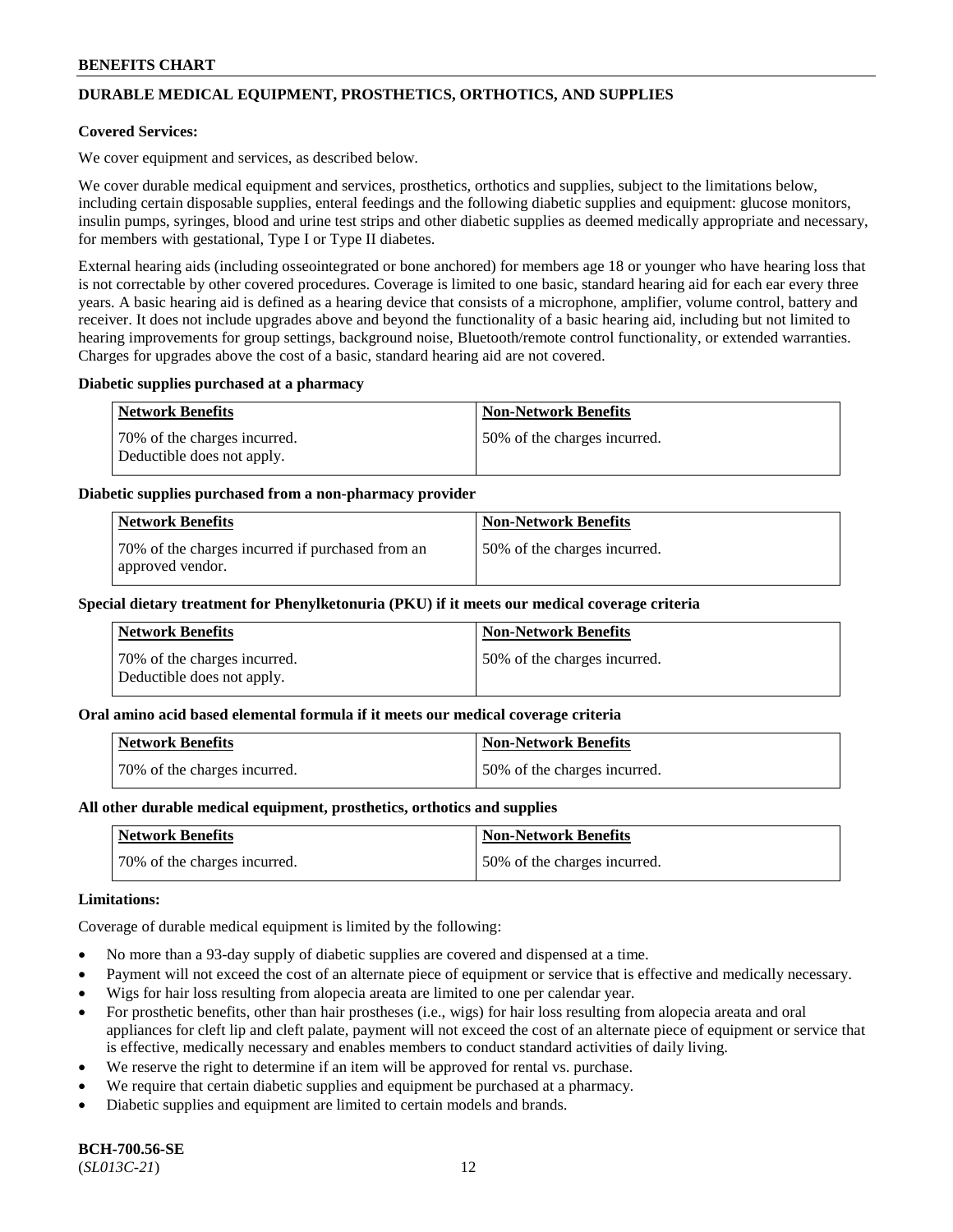- Durable medical equipment and supplies must be obtained from or repaired by approved vendors.
- Covered services and supplies are based on established medical policies, which are subject to periodic review and modification by the medical or dental directors. Our coverage policy for diabetic supplies includes information on our required models and brands. These medical policies (medical coverage criteria) are available by calling Member Services or logging on to your "*my*HealthPartners" account a[t healthpartners.com.](https://www.healthpartners.com/hp/index.html)

# **Not Covered:**

Items that are not eligible for coverage include, but are not limited to:

- Replacement or repair of any covered items, if the items are (i) damaged or destroyed by misuse, abuse or carelessness, (ii) lost; or (iii) stolen.
- Duplicate or similar items.
- Labor and related charges for repair of any covered items which are more than the cost of replacement by an approved vendor.
- Sales tax, mailing, delivery charges, service call charges.
- Items that are primarily educational in nature or for hygiene, vocation, comfort, convenience or recreation.
- Communication aids or devices: equipment to create, replace or augment communication abilities including, but not limited to, speech processors, receivers, communication boards, or computer or electronic assisted communication.
- Hearing aids (implantable and external, including osseointegrated or bone anchored) and their fitting, except as specifically described in this Benefits Chart. This exclusion does not apply to cochlear implants.
- Eyeglasses, contact lenses and their fitting, measurement and adjustment, except as specifically described in this Benefits Chart.
- Hair prostheses (wigs), except as specifically described in this Benefits Chart.
- Household equipment which primarily has customary uses other than medical, such as, but not limited to, exercise cycles, air purifiers, central or unit air conditioners, water purifiers, non-allergenic pillows, mattresses or waterbeds.
- Household fixtures including, but not limited to, escalators or elevators, ramps, swimming pools and saunas.
- Modifications to the structure of the home including, but not limited to, wiring, plumbing or charges for installation of equipment.
- Vehicle, car or van modifications including, but not limited to, hand brakes, hydraulic lifts and car carrier.
- Rental equipment while owned equipment is being repaired by non-contracted vendors, beyond one month rental of medically necessary equipment.
- Other equipment and supplies, including but not limited to assistive devices, that we determine are not eligible for coverage.
- See "Services Not Covered" in the Group Membership Contract.

# **EMERGENCY AND URGENTLY NEEDED CARE SERVICES**

# **Covered Services:**

We cover services for emergency care and urgently needed care if the services are otherwise eligible for coverage under this Benefits Chart.

**Urgently Needed Care.** These are services to treat an unforeseen illness or injury, which are required in order to prevent a serious deterioration in your health, and which cannot be delayed until the next available clinic or office hours.

# **Urgently Needed care at clinics**

| <b>Network Benefits</b>                                                                                         | <b>Non-Network Benefits</b> |
|-----------------------------------------------------------------------------------------------------------------|-----------------------------|
| 100% of the charges incurred, subject to a member<br>copayment of \$45 per visit.<br>Deductible does not apply. | See Network Benefits.       |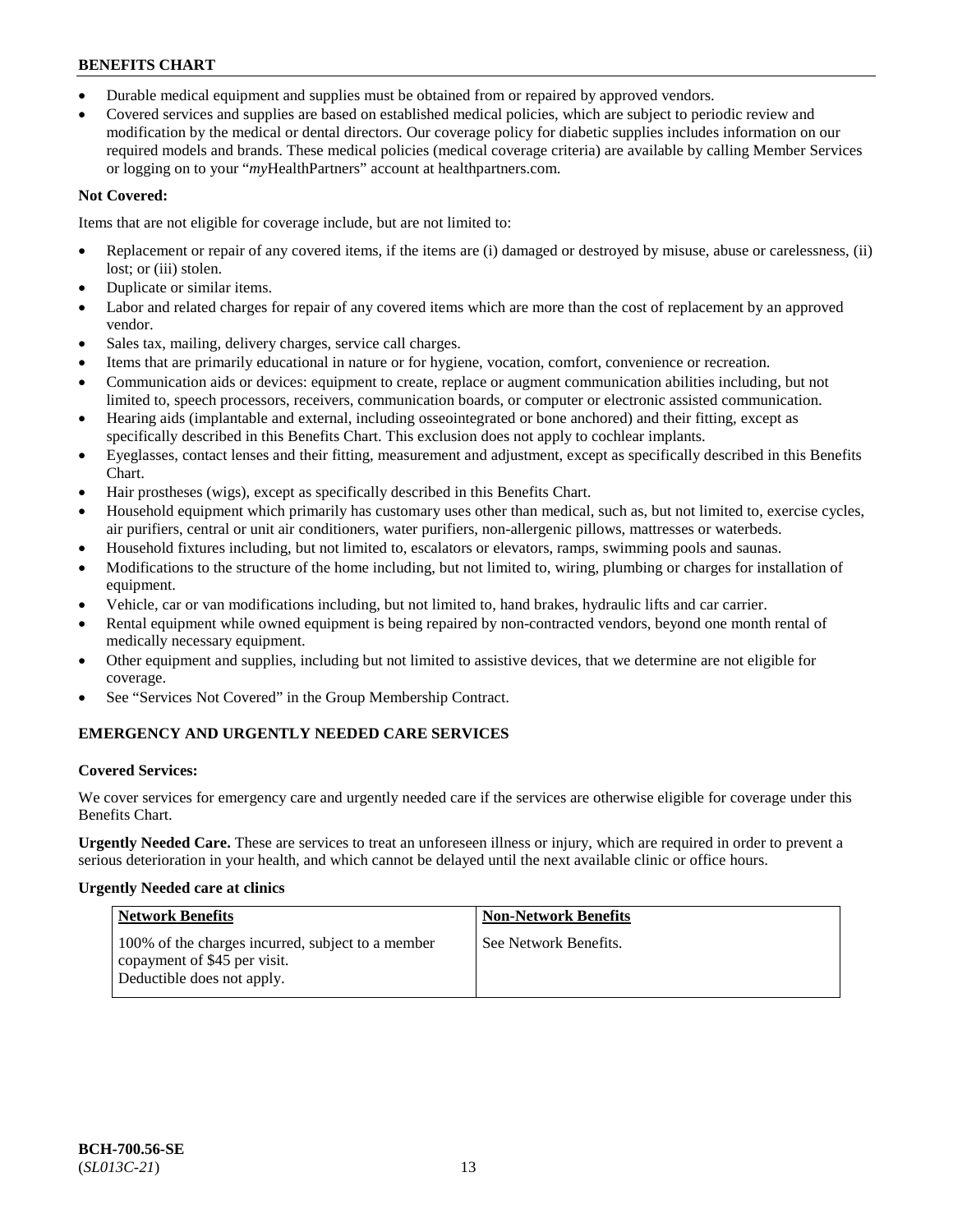**Emergency Care.** These are services to treat: (1) the sudden, unexpected onset of illness or injury which, if left untreated or unattended until the next available clinic or office hours, would result in hospitalization, or (2) a condition requiring professional health services immediately necessary to preserve life or stabilize health.

When reviewing claims for coverage of emergency services, our medical director will take into consideration a reasonable layperson's belief that the circumstances required immediate medical care that could not wait until the next working day or next available clinic appointment. Emergency care also includes an immediate response service available on a 24-hour, sevenday-a-week basis for each child, or person, having a psychiatric crisis, a mental health crisis, or a mental health emergency.

# **Emergency care in a hospital emergency room, including professional services of a physician**

| <b>Network Benefits</b>      | <b>Non-Network Benefits</b> |
|------------------------------|-----------------------------|
| 70% of the charges incurred. | See Network Benefits.       |

#### **Inpatient emergency care in a hospital**

| Network Benefits             | Non-Network Benefits  |
|------------------------------|-----------------------|
| 70% of the charges incurred. | See Network Benefits. |

# **Not Covered:**

• See "Services Not Covered" in the Group Membership Contract.

# **GENE THERAPY**

# **Covered Services:**

We cover gene therapy treatment that meets our current medical coverage criteria.

| <b>Network Benefits</b>                                                                                                                                                                                 | <b>Non-Network Benefits</b> |
|---------------------------------------------------------------------------------------------------------------------------------------------------------------------------------------------------------|-----------------------------|
| Coverage level is same as corresponding Network<br>Benefit, depending on type of service provided, such as<br>Office Visits for Illness or Injury, Inpatient or<br><b>Outpatient Hospital Services.</b> | No Coverage.                |

#### **Limitations:**

- Gene therapy must be provided by a designated provider.
- Specific types of gene therapy are limited to therapies and conditions specified in our medical coverage criteria.

#### **Not Covered:**

See "Services Not Covered" in the Group Membership Contract.

# **HEALTH EDUCATION**

#### **Covered Services:**

We cover education for preventive services and education for the management of chronic health problems (such as diabetes).

| Network Benefits                                            | <b>Non-Network Benefits</b>  |
|-------------------------------------------------------------|------------------------------|
| 100% of the charges incurred.<br>Deductible does not apply. | 50% of the charges incurred. |

# **Not Covered:**

See "Services Not Covered" in the Group Membership Contract.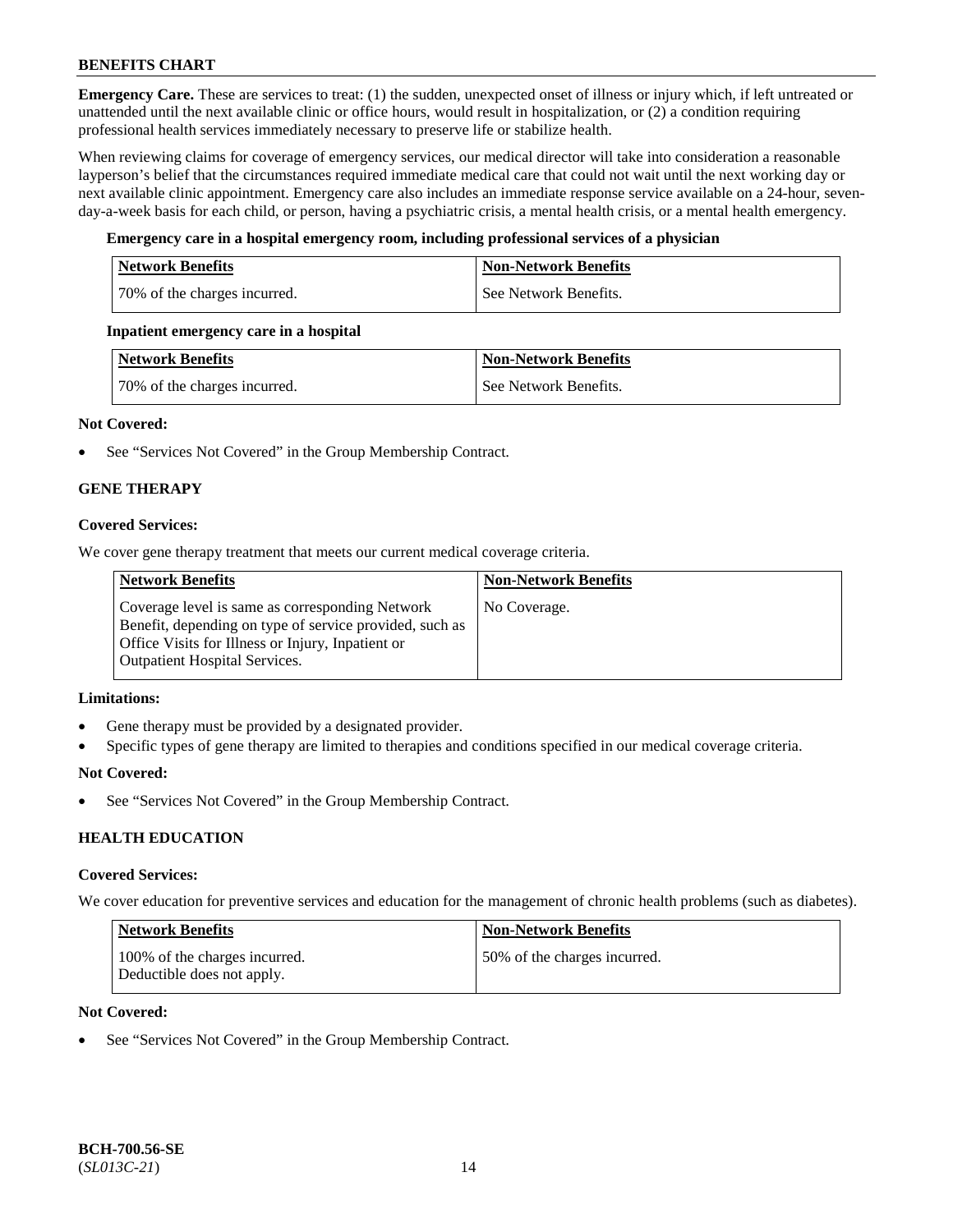# **HOME-BASED COMPREHENSIVE HEALTH RISK ASSESSMENT**

#### **Covered Services:**

If you meet our criteria for coverage, you may qualify for our home-based comprehensive health risk assessment program. The program covers a health assessment with a designated nurse practitioner.

| <b>Network Benefits</b>                                     | <b>Non-Network Benefits</b> |
|-------------------------------------------------------------|-----------------------------|
| 100% of the charges incurred.<br>Deductible does not apply. | No Coverage.                |

#### **Not Covered:**

See "Services Not Covered" in the Group Membership Contract.

# **HOME HEALTH SERVICES**

#### **Covered Services:**

We cover skilled nursing services, physical therapy, occupational therapy, speech therapy, respiratory therapy and other therapeutic services, non-routine prenatal and postnatal services, routine postnatal well child visits (as described in the Medical Coverage Criteria), phototherapy services for newborns, home health aide services and other eligible home health services when provided in your home, if you are homebound (i.e., unable to leave home without considerable effort due to a medical condition. Lack of transportation does not constitute homebound status). For phototherapy services for newborns and high risk pre-natal services, supplies and equipment are included.

We cover total parenteral nutrition/intravenous ("TPN/IV") therapy, equipment, supplies and drugs in connection with IV therapy. IV line care kits are covered under Durable Medical Equipment.

You do not need to be homebound to receive total parenteral nutrition/intravenous ("TPN/IV") therapy.

We cover palliative care benefits. Palliative care includes symptom management, education and establishing goals of care. We waive the requirement that you be homebound for a limited number of home visits for palliative care (as shown in the Benefits Chart), if you have a life-threatening, non-curable condition which has a prognosis of survival of two years or less. Additional palliative care visits are eligible under the home health services benefit if you are homebound and meet all other requirements defined in this section.

Home health services are eligible and covered only when:

- medically necessary; and
- provided as rehabilitative care, terminal care or maternity care; and
- ordered by a physician, and included in the written home care plan.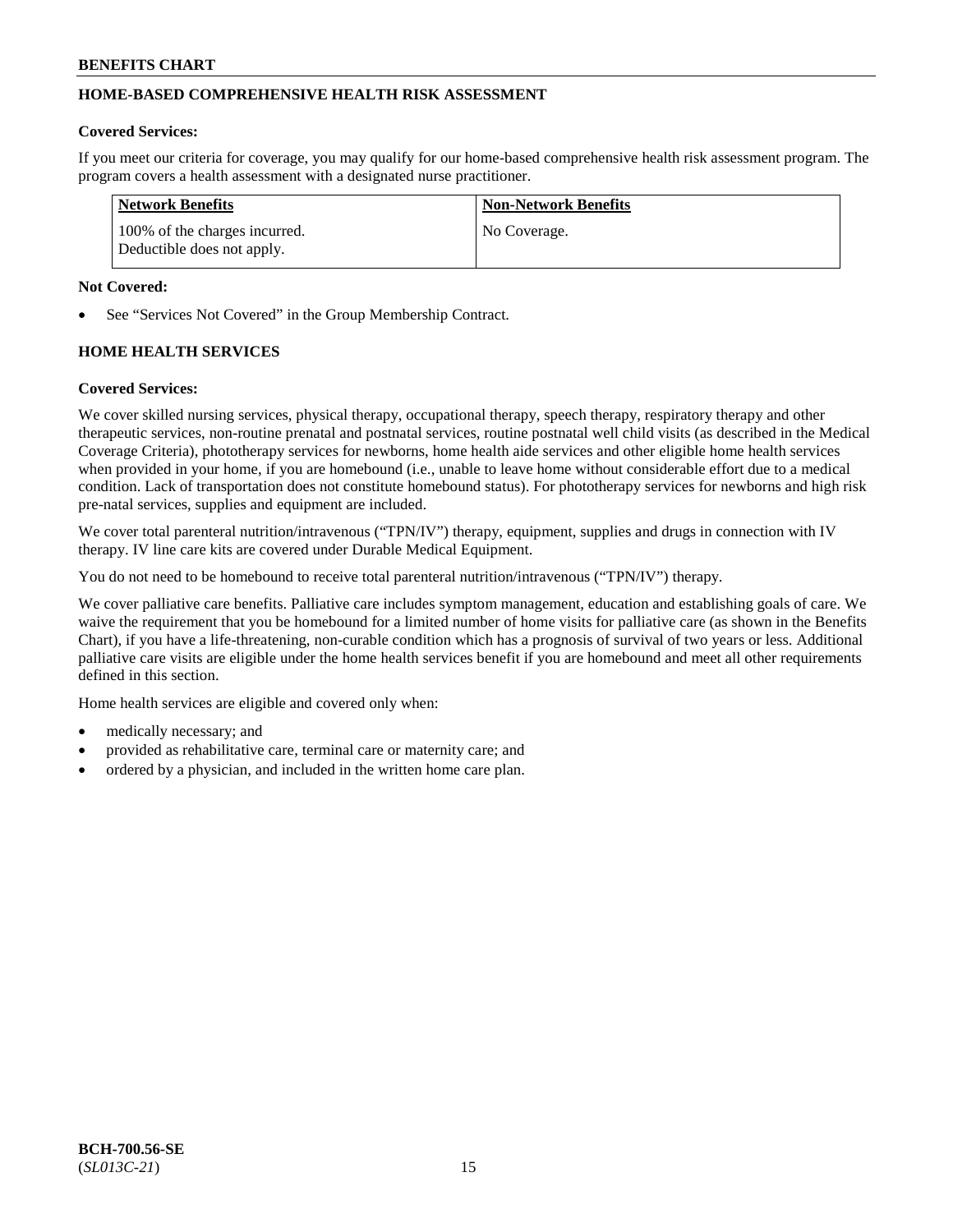# **Physical therapy, occupational therapy, speech therapy, respiratory therapy, home health aide services and palliative care**

| <b>Network Benefits</b>                                                                                                                                                                                                                                       | <b>Non-Network Benefits</b>  |
|---------------------------------------------------------------------------------------------------------------------------------------------------------------------------------------------------------------------------------------------------------------|------------------------------|
| 100% of the charges incurred, subject to a member<br>copayment of \$45 per visit.<br>Deductible does not apply.                                                                                                                                               | 50% of the charges incurred. |
| If more than one home health visit occurs in a day, a<br>separate copayment applies to each. For example, if an<br>occupational therapist and a physical therapist visit a<br>member in the same day, a separate copayment will be<br>charged for each visit. |                              |

# **TPN/IV therapy, skilled nursing services, non-routine prenatal/postnatal services, and phototherapy**

| <b>Network Benefits</b>                                     | <b>Non-Network Benefits</b>  |
|-------------------------------------------------------------|------------------------------|
| 100% of the charges incurred.<br>Deductible does not apply. | 50% of the charges incurred. |

Each 24-hour visit (or shifts of up to 24-hour visits) equals one visit and counts toward the Maximum visits for all other services shown below. Any visit that lasts less than 24 hours, regardless of the length of the visit, will count as one visit toward the Maximum visits for all other services shown below. All visits must be medically necessary and benefit eligible.

#### **Routine postnatal well child visits**

| Network Benefits                                            | <b>Non-Network Benefits</b>   |
|-------------------------------------------------------------|-------------------------------|
| 100% of the charges incurred.<br>Deductible does not apply. | 150% of the charges incurred. |

#### **Maximum visits for palliative care**

If you are eligible to receive palliative care in the home and you are not homebound, there is a maximum of 12 visits per calendar year.

#### **Maximum visits for all other services**

| <b>Network Benefits</b>       | <b>Non-Network Benefits</b>  |
|-------------------------------|------------------------------|
| 120 visits per calendar year. | 60 visits per calendar year. |

Each visit provided under the Network Benefits and Non-Network Benefits counts toward the maximums shown under all Maximum visits sections. The routine postnatal well child visit does not count toward the visit limit.

#### **Limitations:**

- Home health services are not provided as a substitute for a primary caregiver in the home or as relief (respite) for a primary caregiver in the home. We will not reimburse family members or residents in your home for the above services.
- A service shall not be considered a skilled nursing service merely because it is performed by, or under the direct supervision of, a licensed nurse. Where a service (such as tracheotomy suctioning or ventilator monitoring) or like services, can be safely and effectively performed by a non-medical person (or self-administered), without the direct supervision of a licensed nurse, the service shall not be regarded as a skilled nursing service, whether or not a skilled nurse actually provides the service. The unavailability of a competent person to provide a non-skilled service shall not make it a skilled service when a skilled nurse provides it. Only the skilled nursing component of so-called "blended" services (i.e. services which include skilled and non-skilled components) are covered under this Benefits Chart.

#### **Not Covered:**

- Financial or legal counseling services.
- Housekeeping or meal services in your home.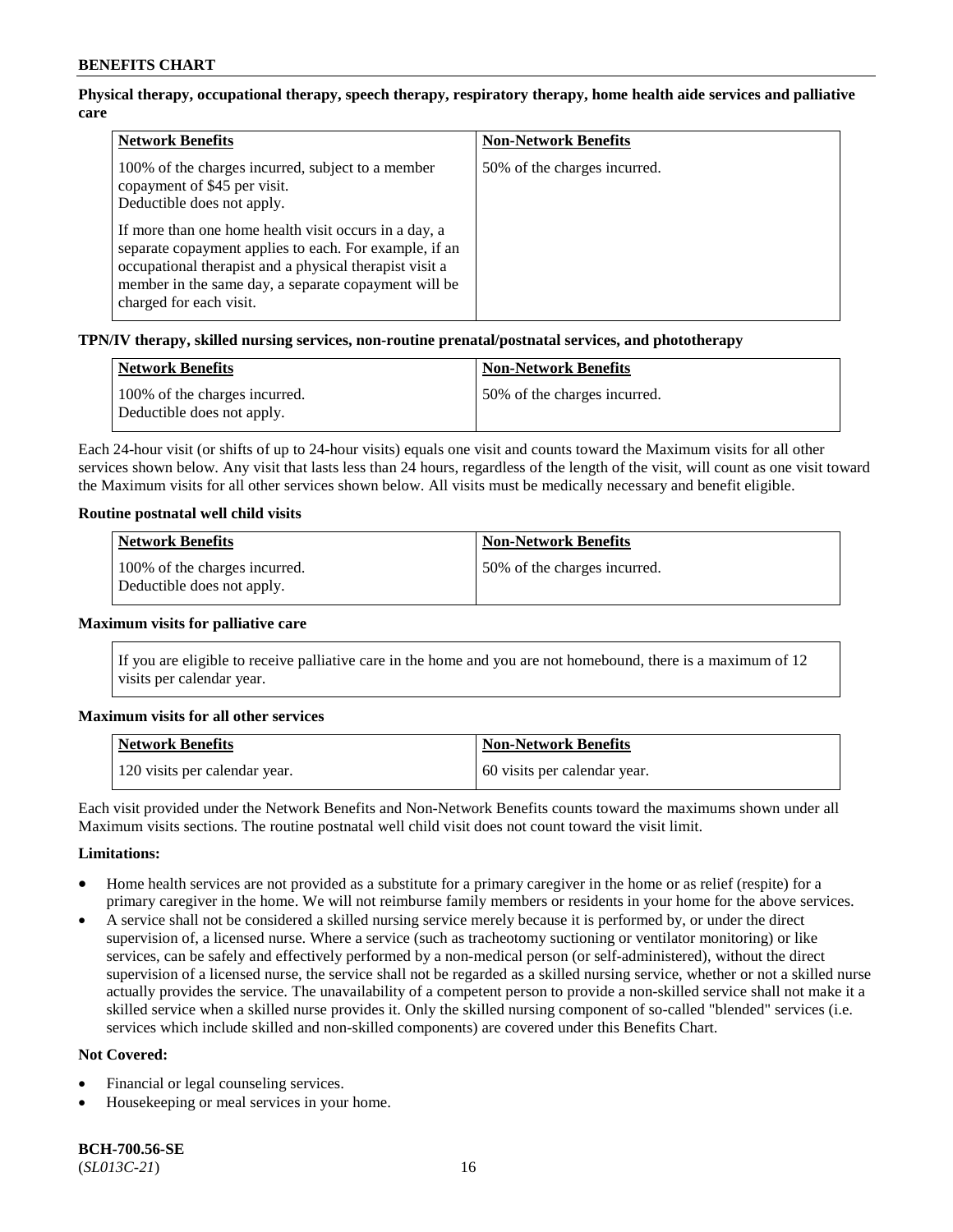- Private duty nursing services. This exclusion does not apply if covered person is also covered under Medical Assistance under 256B.0625, subdivision 7, with the exception of section 256B.0654 subdivision 4.
- Services provided by a family member or enrollee, or a resident in the enrollee's home.
- Vocational rehabilitation and recreational or educational therapy. Recreation therapy is therapy provided solely for the purpose of recreation, including but not limited to: (a) requests for physical therapy or occupational therapy to improve athletic ability, and (b) braces or guards to prevent sports injuries.
- See "Services Not Covered" in the Group Membership Contract.

# **HOME HOSPICE SERVICES**

#### **Applicable Definitions:**

**Part-time.** This is up to two hours of service per day, more than two hours is considered continuous care.

**Continuous Care.** This is from two to twelve hours of service per day provided by a registered nurse, licensed practical nurse, or home health aide, during a period of crisis in order to maintain a terminally ill patient at home.

**Appropriate Facility.** This is a nursing home, hospice residence, or other inpatient facility.

**Custodial Care Related to Hospice Services.** This means providing assistance in the activities of daily living and the care needed by a terminally ill patient which can be provided by primary caregiver (i.e., family member or friend) who is responsible for the patient's home care.

#### **Covered Services:**

**Home Hospice Program.** We cover the services described below if you are terminally ill and accepted as a home hospice program participant. You must meet the eligibility requirements of the program, and elect to receive services through the home hospice program. The services will be provided in your home, with inpatient care available when medically necessary as described below. If you elect to receive hospice services, you do so in lieu of curative treatment for your terminal illness for the period you are enrolled in the home hospice program.

**Eligibility:** In order to be eligible to be enrolled in the home hospice program, you must: (1) be a terminally ill patient (prognosis of six months or less); (2) have chosen a palliative treatment focus (i.e., emphasizing comfort and supportive services rather than treatment attempting to cure the disease or condition); and (3) continue to meet the terminally ill prognosis as reviewed by our medical director or his or her designee over the course of care. You may withdraw from the home hospice program at any time.

**Eligible Services:** Hospice services include the following services provided in accordance with an approved hospice treatment plan.

- Home Health Services:
	- o Part-time care provided in your home by an interdisciplinary hospice team (which may include a physician, nurse, social worker, and spiritual counselor) and medically necessary home health services are covered.
	- o One or more periods of continuous care in your home or in a setting which provides day care for pain or symptom management, when medically necessary, will be covered.
- Inpatient Services: We cover medically necessary inpatient services.
- Other Services:
	- o Respite care is covered for care in your home or in an appropriate facility, to give your primary caregivers (i.e., family members or friends) rest and/or relief when necessary in order to maintain a terminally ill patient at home.
	- o Medically necessary medications for pain and symptom management.
	- o Semi-electric hospital beds and other durable medical equipment are covered.
	- o Emergency and non-emergency care is covered.

| Network Benefits                                            | <b>Non-Network Benefits</b>  |
|-------------------------------------------------------------|------------------------------|
| 100% of the charges incurred.<br>Deductible does not apply. | 50% of the charges incurred. |

Respite care is limited to 5 days per episode, and respite care and continuous care combined are limited to 30 days.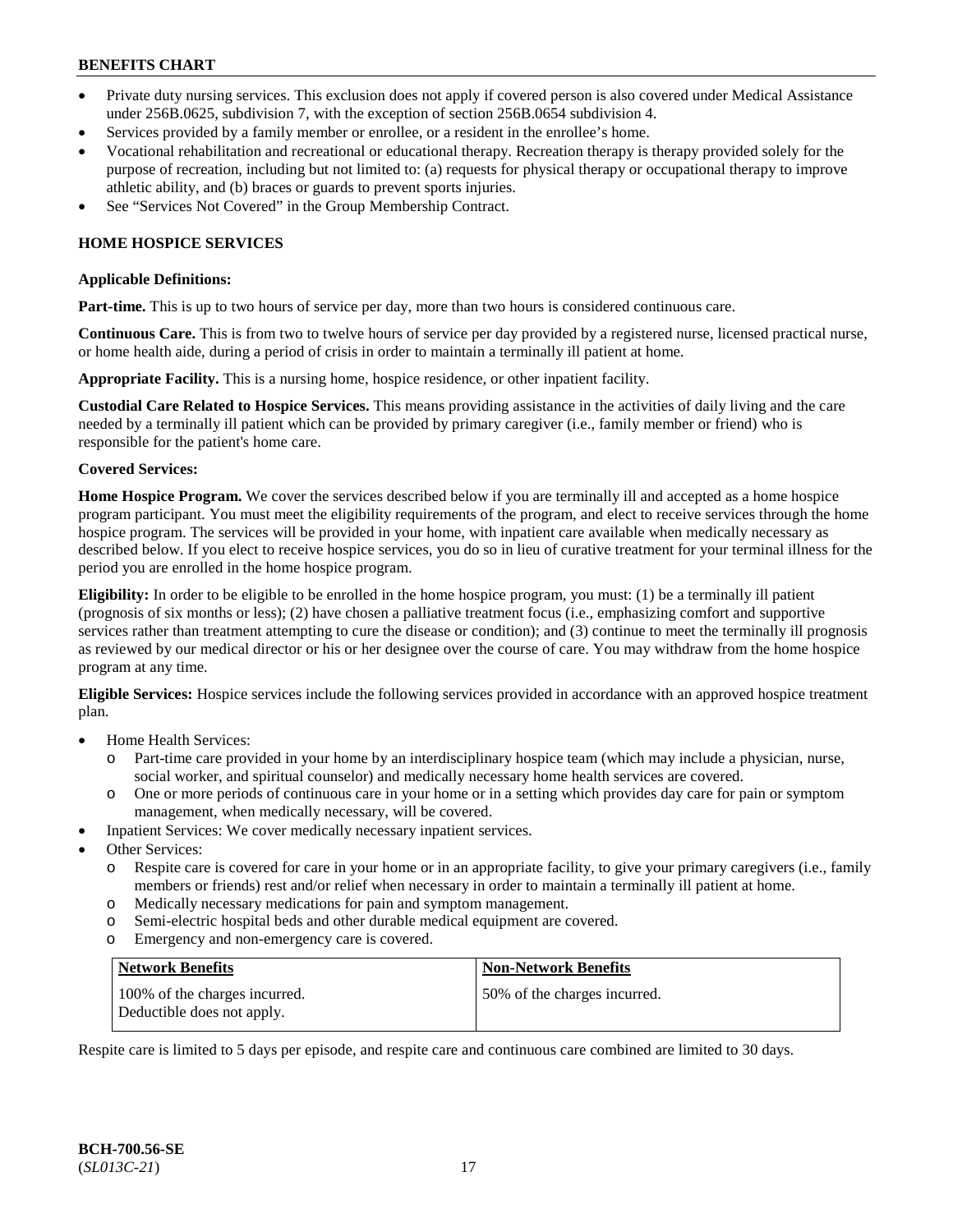# **Not Covered:**

- Financial or legal counseling services.
- Housekeeping or meal services in your home.
- Custodial or maintenance care related to hospice services, whether provided in the home or in a nursing home.
- Any service not specifically described as covered services under this home hospice services benefits.
- Any services provided by members of your family or residents in your home.
- See "Services Not Covered" in the Group Membership Contract.

# **HOSPITAL AND SKILLED NURSING FACILITY SERVICES**

# **Covered Services:**

We cover services as described below.

# **Medical or Surgical Hospital Services**

**Inpatient Hospital Services:** We cover the following medical or surgical services, for the treatment of acute illness or injury, which require the level of care only provided in an acute care facility. These services must be authorized by a physician.

Inpatient hospital services include: room and board; the use of operating or maternity delivery rooms; intensive care facilities; newborn nursery facilities; general nursing care, anesthesia, laboratory and diagnostic imaging services, radiation therapy, physical therapy, prescription drugs or other medications administered during treatment, blood and blood products (unless replaced), and blood derivatives, and other diagnostic or treatment related hospital services; physician and other professional medical and surgical services provided while in the hospital, including gender reassignment surgery that meets medical coverage criteria.

We cover up to 120 hours of services provided by a private duty nurse or personal care assistant who has provided home care services to a ventilator-dependent patient, solely for the purpose of assuring adequate training of the hospital staff to communicate with that patient.

Services for items for personal convenience, such as television rental, are not covered.

We cover, following a vaginal delivery, a minimum of 48 hours of inpatient care for the mother and newborn child. We cover, following a caesarean section delivery, a minimum of 96 hours of inpatient care for the mother and newborn child. If the duration of inpatient care is less than these minimums, we also cover a minimum of one home visit by a registered nurse for post-delivery care, within four days of discharge of the mother and newborn child. Services provided by the registered nurse include, but are not limited to, parent education, assistance and training in breast and bottle feeding, and conducting any necessary and appropriate clinical tests. We shall not provide any compensation or other non-medical remuneration to encourage a mother and newborn to leave inpatient care before the duration minimums specified.

Group health plans and health insurance issuers generally may not, under Federal law, restrict benefits for any hospital length of stay in connection with childbirth for the mother of newborn child to less than 48 hours following a vaginal delivery, or less than 96 hours following a caesarean section. However, Federal law generally does not prohibit the mother's or newborn's attending provider, after consulting with the mother, from discharging the mother or her newborn earlier than 48 hours (or 96 hours as applicable). In any case plans and issuers may not, under Federal law, require that a provider obtain authorization from the plan or the insurance issuer for prescribing a length of stay not in excess of 48 hours (or 96 hours).

| <b>Network Benefits</b>      | <b>Non-Network Benefits</b>  |
|------------------------------|------------------------------|
| 70% of the charges incurred. | 50% of the charges incurred. |

Each member's admission or confinement, including that of a newborn child, is separate and distinct from the admission or confinement of any other member.

**Outpatient Hospital, Ambulatory Care or Surgical Facility Services:** We cover the following medical and surgical services, for diagnosis or treatment of illness or injury on an outpatient basis. These services must be authorized by a physician.

Outpatient services include: use of operating rooms, maternity delivery rooms or other outpatient departments, rooms or facilities; and the following outpatient services: general nursing care, anesthesia, laboratory and diagnostic imaging services, radiation therapy, physical therapy, drugs administered during treatment, blood and blood products (unless replaced), and blood derivatives, and other diagnostic or treatment related outpatient services; physician and other professional medical and surgical services provided while an outpatient, including gender reassignment surgery that meets medical coverage criteria.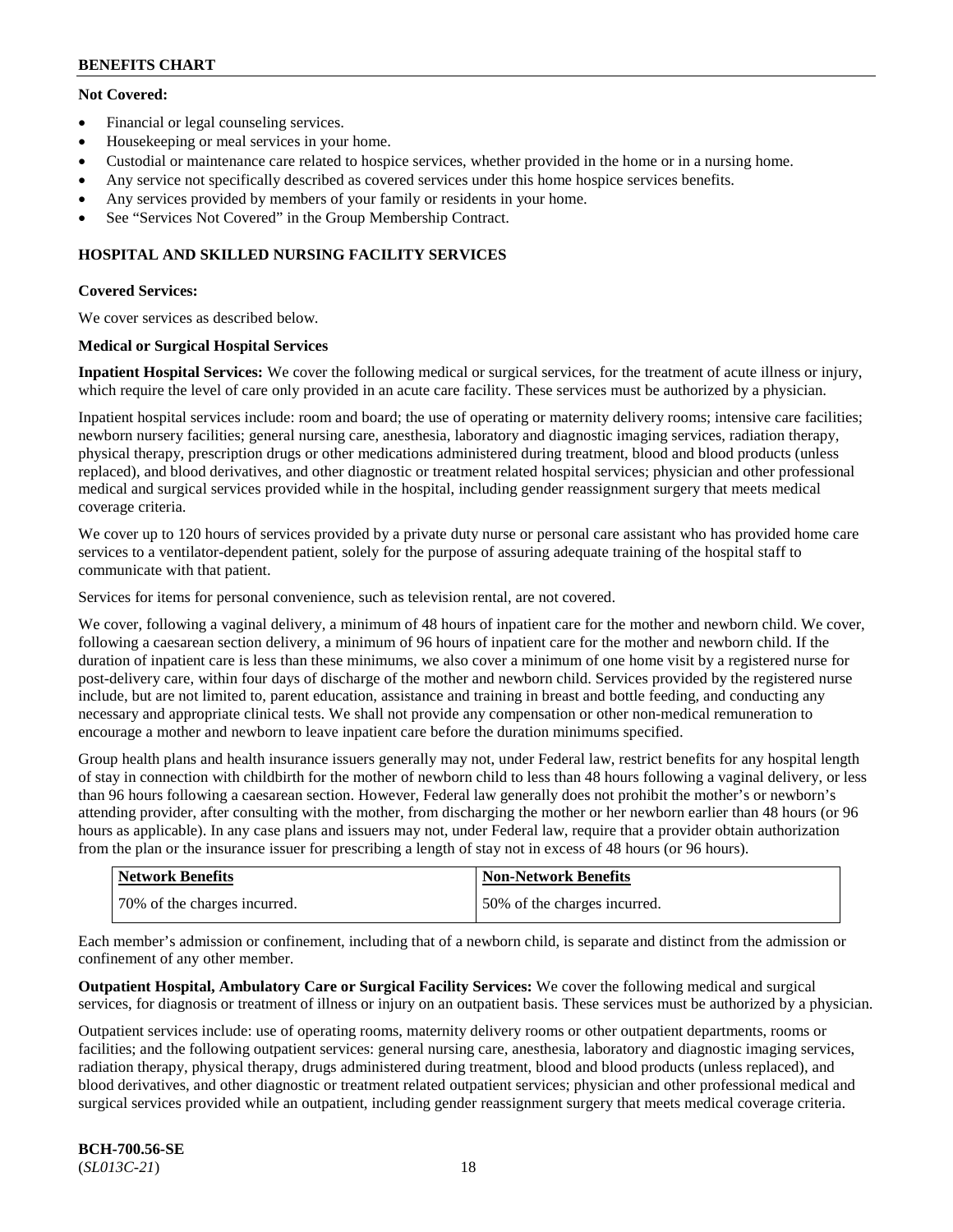For Network Benefits, non-emergent, scheduled outpatient Magnetic Resonance Imaging (MRI) and Computed Tomography (CT) must be provided at a designated facility. Your physician and facility will obtain or verify authorization for these services with HealthPartners, as needed.

To see the benefit level for diagnostic imaging services, laboratory services and physical therapy, see benefits under Diagnostic Imaging Services, Laboratory Services and Physical Therapy in this Benefits Chart.

| Network Benefits             | <b>Non-Network Benefits</b>  |
|------------------------------|------------------------------|
| 70% of the charges incurred. | 50% of the charges incurred. |

### **Skilled Nursing Facility Care**

We cover room and board, daily skilled nursing and related ancillary services for post-acute treatment and rehabilitative care of illness or injury that meets medical coverage criteria.

| Network Benefits                              | <b>Non-Network Benefits</b>                   |
|-----------------------------------------------|-----------------------------------------------|
| 70% of the charges incurred.                  | 50% of the charges incurred.                  |
| Limited to 120 day maximum per calendar year. | Limited to 120 day maximum per calendar year. |

Each day of services provided under the Network Benefits and Non-Network Benefits combined, counts toward the maximums shown above.

# **Not Covered:**

- Services for items for personal convenience, such as television rental.
- See "Services Not Covered" in the Group Membership Contract.

# **INFERTILITY SERVICES**

#### **Covered Services:**

We cover the diagnosis of infertility. These services include diagnostic procedures and tests provided in connection with an infertility evaluation, office visits and consultations to diagnose infertility.

| <b>Network Benefits</b>                                    | <b>Non-Network Benefits</b>  |
|------------------------------------------------------------|------------------------------|
| 70% of the charges incurred.<br>Deductible does not apply. | 50% of the charges incurred. |

Coverage is limited to office visits and consultations to diagnose infertility. Treatment is not covered.

# **Not Covered:**

- Treatment of infertility, including but not limited to, office visits, laboratory and diagnostic imaging services and drugs for the treatment of infertility; assisted reproduction, including, but not limited to gamete intrafallopian tube transfer (GIFT), zygote intrafallopian tube transfer (ZIFT) intracytoplasmic sperm injection (ICSI), and/or in-vitro fertilization (IVF), and all charges associated with such procedures; reversal of sterilization; artificial insemination; and sperm, ova or embryo acquisition, retrieval or storage; however, we do cover office visits and consultations to diagnose infertility.
- Services related to the establishment of surrogate pregnancy and fees for a surrogate.
- See "Services Not Covered" in the Group Membership Contract.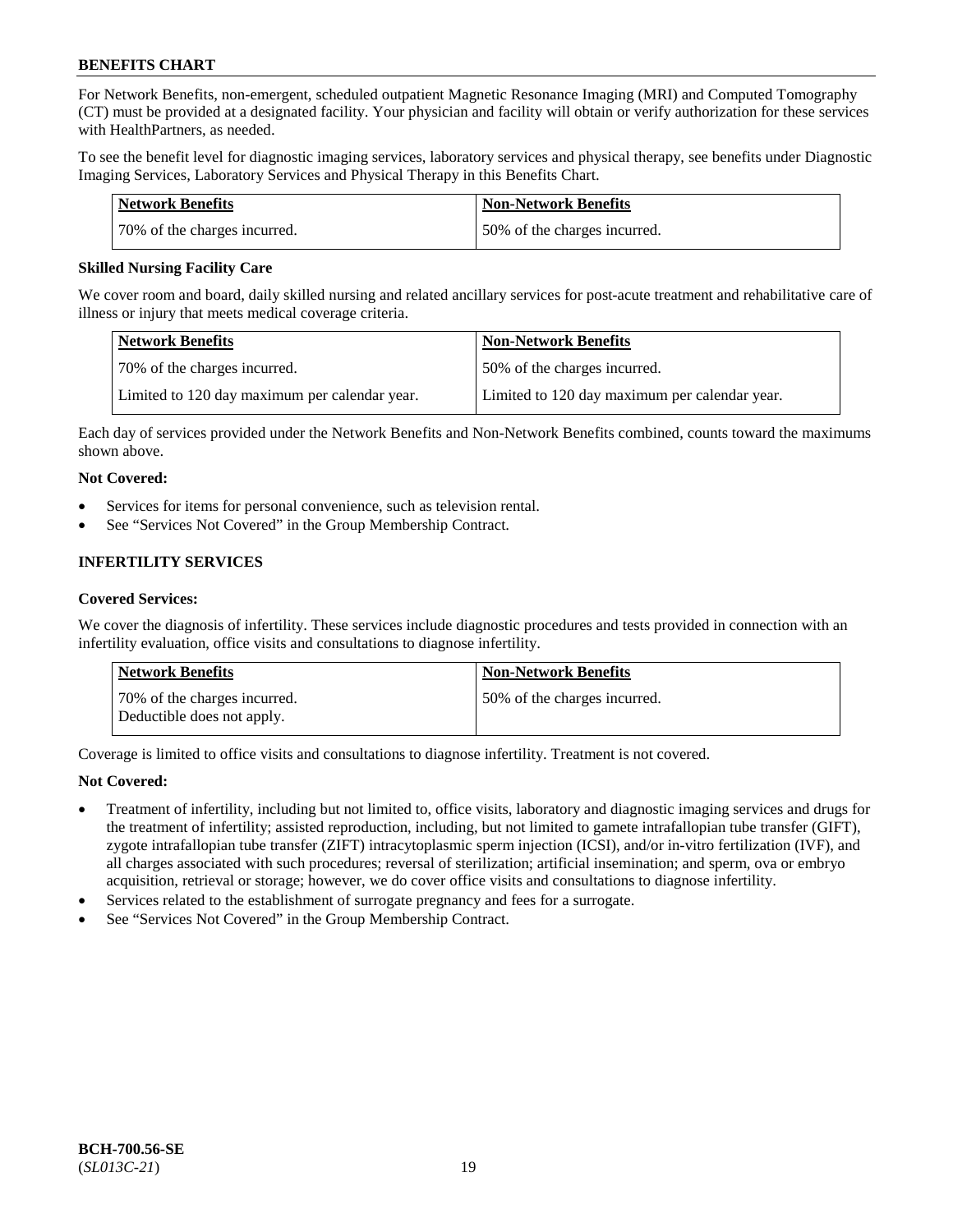# **LABORATORY SERVICES**

# **Covered Services:**

We cover laboratory tests when ordered by a provider and provided in a clinic or outpatient hospital facility.

To see the benefit level for inpatient hospital or skilled nursing facility services, see benefits under Inpatient Hospital and Skilled Nursing Facility Services in this Benefits Chart.

**Prostate-specific antigen (PSA) test coverage.** We cover prostate cancer screening for men 40 years of age or over who are symptomatic or in a high-risk category and for all men 50 years of age or older. Coverage includes a prostate-specific antigen blood test and a digital rectal examination.

| <b>Network Benefits</b>                                     | <b>Non-Network Benefits</b>  |
|-------------------------------------------------------------|------------------------------|
| 100% of the charges incurred.<br>Deductible does not apply. | 50% of the charges incurred. |

# **All other laboratory services**

# **Services for illness or injury**

| Network Benefits                                            | <b>Non-Network Benefits</b>  |
|-------------------------------------------------------------|------------------------------|
| 100% of the charges incurred.<br>Deductible does not apply. | 50% of the charges incurred. |

### **Preventive Services**

Laboratory services associated with preventive services are covered at the benefit level shown in the "Preventive Services" section of this Benefits Chart.

### **Not Covered:**

See "Services Not Covered" in the Group Membership Contract.

# **LYME DISEASE SERVICES**

#### **Covered Services:**

We cover services for the treatment of Lyme disease.

| <b>Network Benefits</b>                                                                                                                                                                                | <b>Non-Network Benefits</b>                                                                                                                                                    |
|--------------------------------------------------------------------------------------------------------------------------------------------------------------------------------------------------------|--------------------------------------------------------------------------------------------------------------------------------------------------------------------------------|
| Coverage level is same as corresponding Network<br>Benefit, depending on type of service provided such as<br>Office Visits for Illness or Injury, Inpatient or<br><b>Outpatient Hospital Services.</b> | Coverage level is same as corresponding Non-Network<br>Benefit, depending on type of service provided, such as<br>Office Visits for Illness or Injury, Inpatient or Outpatient |
|                                                                                                                                                                                                        | Hospital Services.                                                                                                                                                             |

# **Not Covered:**

See "Services Not Covered" in the Group Membership Contract.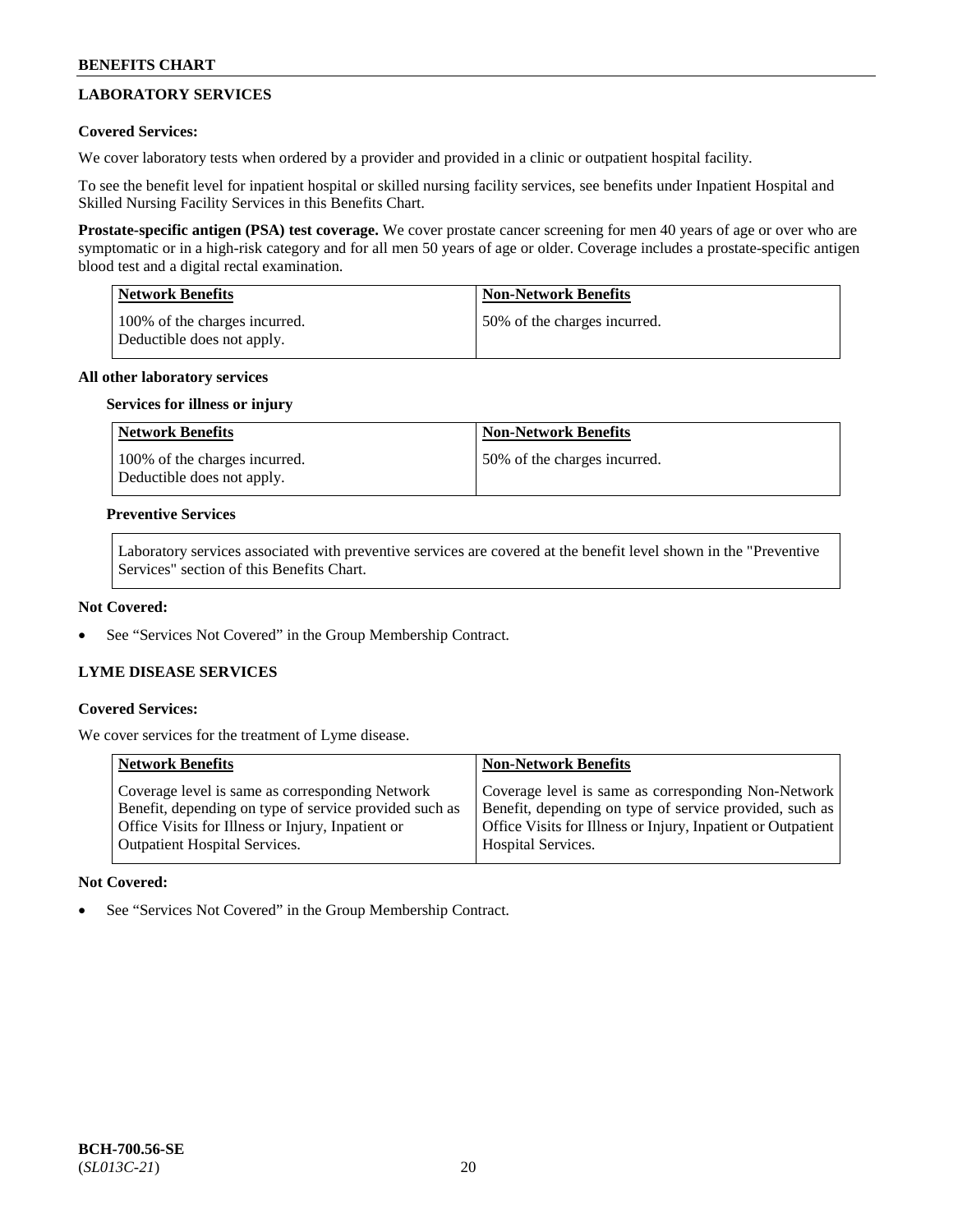# **MASTECTOMY RECONSTRUCTION BENEFIT**

# **Covered Services:**

We cover reconstruction of the breast on which the mastectomy has been performed; surgery and reconstruction of the other breast to produce symmetrical appearance, and prostheses and physical complications of all stages of mastectomy, including lymphedemas.

| <b>Network Benefits</b>                                 | <b>Non-Network Benefits</b>                             |
|---------------------------------------------------------|---------------------------------------------------------|
| Coverage level is same as corresponding Network         | Coverage level is same as corresponding Non-Network     |
| Benefit, depending on type of service provided, such as | Benefit, depending on type of service provided, such as |
| Office Visits for Illness or Injury, Inpatient or       | Office Visits for Illness or Injury, Inpatient or       |
| <b>Outpatient Hospital Services.</b>                    | <b>Outpatient Hospital Services.</b>                    |

# **Not Covered:**

See "Services Not Covered" in the Group Membership Contract.

# **MEDICATION THERAPY DISEASE MANAGEMENT PROGRAM**

# **Covered Services:**

If you meet our criteria for coverage, you may qualify for our Medication Therapy Disease Management Program.

The program covers consultations with a designated pharmacist.

Covered services are based on established medical policies, which are subject to periodic review and modification by the medical directors. These medical policies (medical coverage criteria) are available online at [healthpartners.com](https://www.healthpartners.com/hp/index.html) or by calling Member Services.

| Network Benefits                                            | <b>Non-Network Benefits</b> |
|-------------------------------------------------------------|-----------------------------|
| 100% of the charges incurred.<br>Deductible does not apply. | No Coverage.                |

# **Not Covered:**

See "Services Not Covered" in the Group Membership Contract.

# **OFFICE VISITS FOR ILLNESS OR INJURY**

# **Covered Services:**

We cover the following when medically necessary: professional medical and surgical services and related supplies, including biofeedback, of physicians and other health care providers; blood and blood products (unless replaced) and blood derivatives.

We cover diagnosis and treatment of illness or injury to the eyes. Where contact or eyeglass lenses are prescribed as medically necessary for the post-operative treatment of cataracts or for the treatment of aphakia, or keratoconus, we cover the initial evaluation, lenses and fitting. Members must pay for lens replacement beyond the initial pair.

We also provide coverage for the initial physical evaluation of a child if it is ordered by a Minnesota juvenile court.

# **Office Visits**

| <b>Network Benefits</b>                                                                                         | <b>Non-Network Benefits</b>  |
|-----------------------------------------------------------------------------------------------------------------|------------------------------|
| 100% of the charges incurred, subject to a member<br>copayment of \$45 per visit.<br>Deductible does not apply. | 50% of the charges incurred. |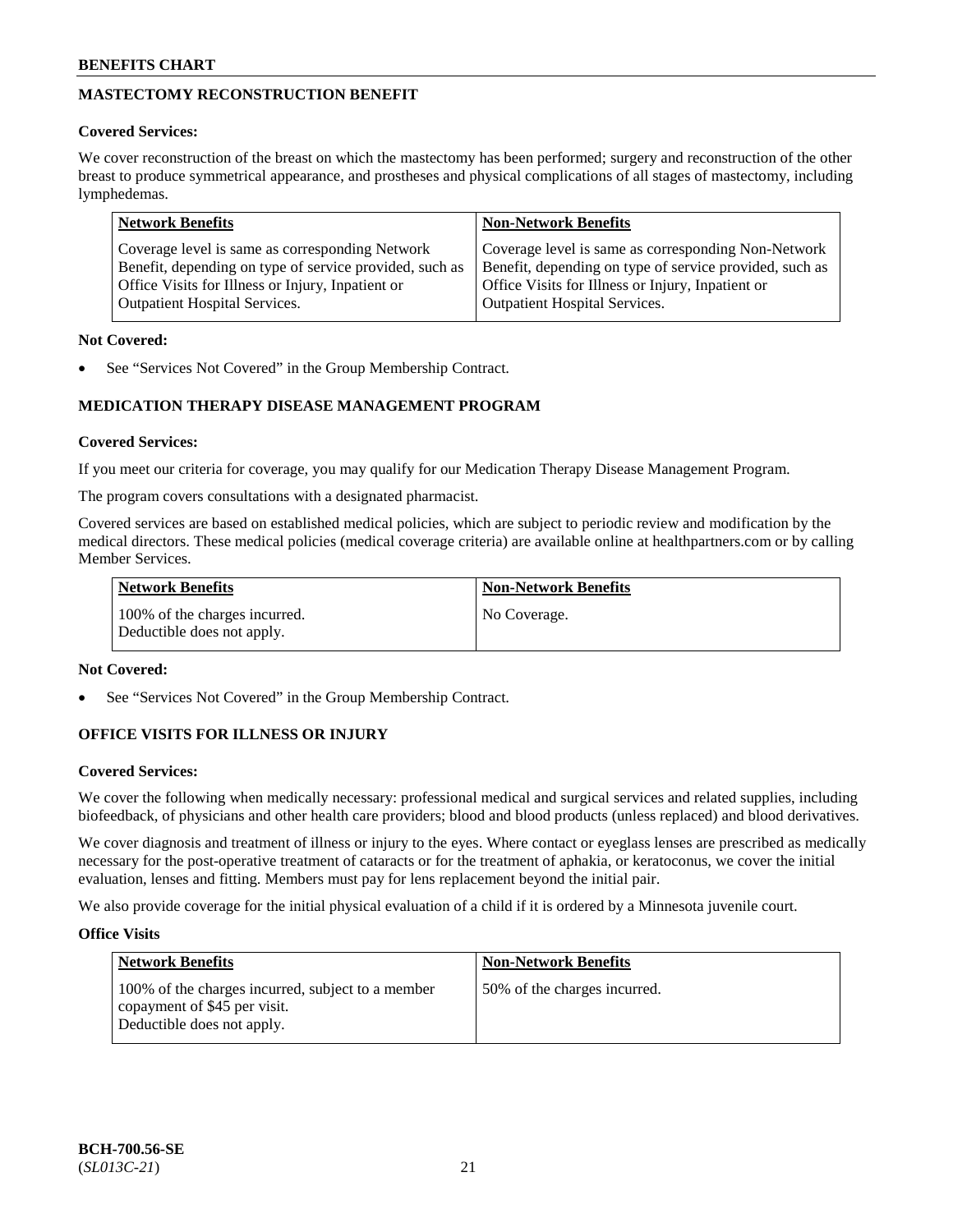### **Convenience clinics**

| <b>Network Benefits</b>                                                                                         | <b>Non-Network Benefits</b>  |
|-----------------------------------------------------------------------------------------------------------------|------------------------------|
| 100% of the charges incurred, subject to a member<br>copayment of \$20 per visit.<br>Deductible does not apply. | 50% of the charges incurred. |

# **Scheduled telephone visits**

| <b>Network Benefits</b>                                                                                         | <b>Non-Network Benefits</b>  |
|-----------------------------------------------------------------------------------------------------------------|------------------------------|
| 100% of the charges incurred, subject to a member<br>copayment of \$20 per visit.<br>Deductible does not apply. | 50% of the charges incurred. |

# **E-visits**

### **Access to online care through virtuwell at [virtuwell.com](https://www.virtuwell.com/)**

| <b>Network Benefits</b>                                     | <b>Non-Network Benefits</b> |
|-------------------------------------------------------------|-----------------------------|
| 100% of the charges incurred.<br>Deductible does not apply. | Not Applicable.             |

#### **All other E-visits**

| <b>Network Benefits</b>                                                                                         | <b>Non-Network Benefits</b>  |
|-----------------------------------------------------------------------------------------------------------------|------------------------------|
| 100% of the charges incurred, subject to a member<br>copayment of \$20 per visit.<br>Deductible does not apply. | 50% of the charges incurred. |

# **Injections administered in a physician's office, other than immunizations**

#### **Allergy injections**

| <b>Network Benefits</b>                                                                                                  | <b>Non-Network Benefits</b>  |
|--------------------------------------------------------------------------------------------------------------------------|------------------------------|
| 100% of the charges incurred, subject to a member<br>copayment of \$2 per date of service.<br>Deductible does not apply. | 50% of the charges incurred. |

### **All other injections**

| <b>Network Benefits</b>                                                                                                  | <b>Non-Network Benefits</b>  |
|--------------------------------------------------------------------------------------------------------------------------|------------------------------|
| 100% of the charges incurred, subject to a member<br>copayment of \$2 per date of service.<br>Deductible does not apply. | 50% of the charges incurred. |

# **Not Covered:**

- Court ordered treatment, except as described in this Benefits Chart under "Mental Health Services" and "Office Visits for Illness or Injury" or as otherwise required by law.
- See "Services Not Covered" in the Group Membership Contract.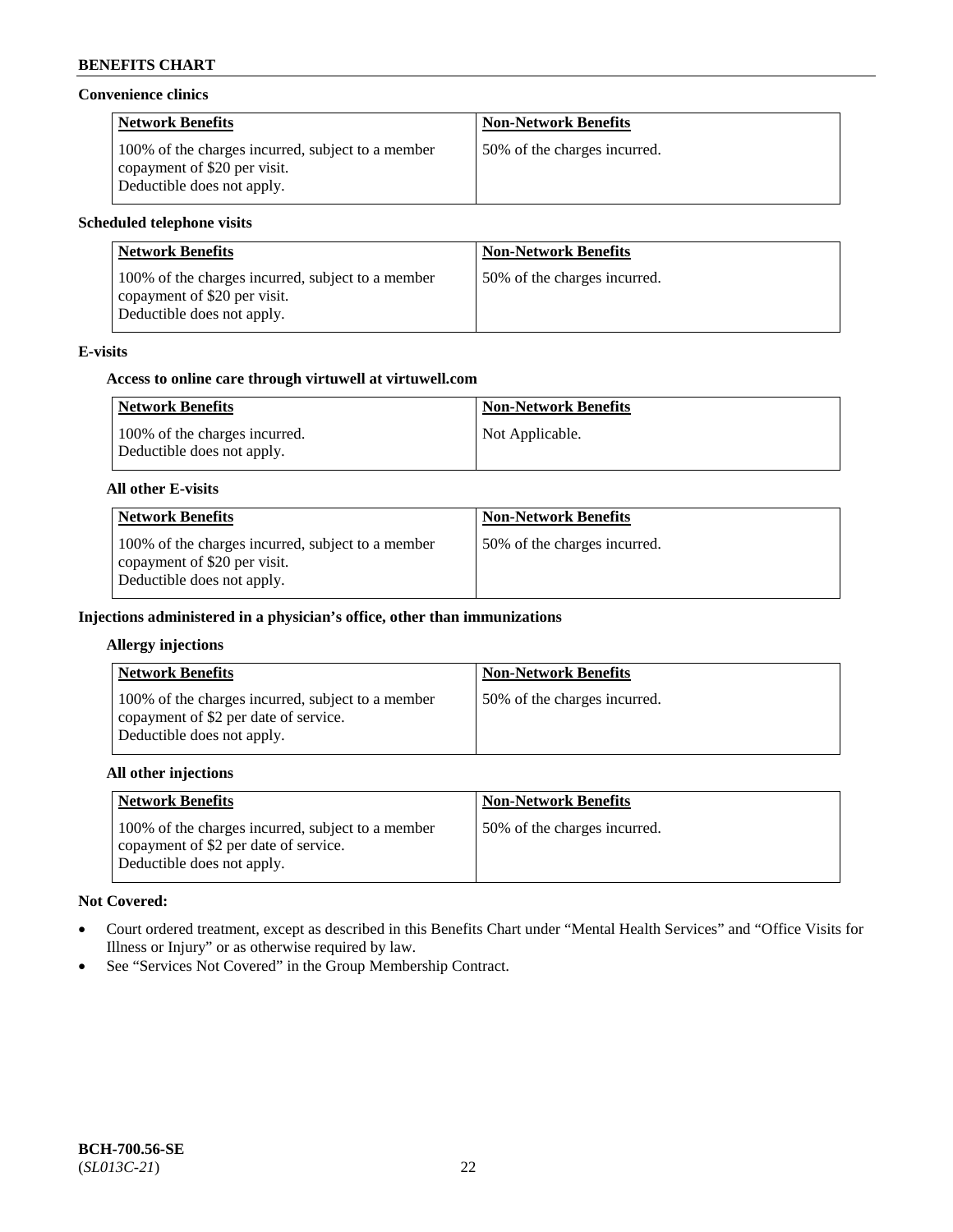# **PEDIATRIC AUTOIMMUNE NEUROPSYCHIATRIC DISORDERS ASSOCIATED WITH STREPTOCOCCAL INFECTIONS (PANDAS) AND PEDIATRIC ACUTE-ONSET NEUROPSYCHIATRIC SYNDROME (PANS) TREATMENT**

### **Definitions:**

**Pediatric acute-onset neuropsychiatric syndrome.** This means a class of acute-onset obsessive compulsive or tic disorders or other behavioral changes presenting in children and adolescents that are not otherwise explained by another known neurologic or medical disorder.

**Pediatric autoimmune neuropsychiatric disorders associated with streptococcal infections.** This means a condition in which a streptococcal infection in a child or adolescent causes the abrupt onset of clinically significant obsessions, compulsions, tics, or other neuropsychiatric symptoms or behavioral changes, or a relapsing and remitting course of symptom severity.

#### **Covered Services:**

We cover treatment for pediatric autoimmune neuropsychiatric disorders associated with streptococcal infections (PANDAS) and for treatment for pediatric acute-onset neuropsychiatric syndrome (PANS). Treatments that must be covered under this section must be recommended by the member's licensed health care professional and include but are not limited to antibiotics, medication and behavioral therapies to manage neuropsychiatric symptoms, plasma exchange, and immunoglobulin.

| <b>Network Benefits</b>                                 | <b>Non-Network Benefits</b>                             |
|---------------------------------------------------------|---------------------------------------------------------|
| Coverage level is same as corresponding Network         | Coverage level is same as corresponding Non-Network     |
| Benefit, depending on type of service provided, such as | Benefit, depending on type of service provided, such as |
| Office Visits for Illness or Injury, Inpatient or       | Office Visits for Illness or Injury, Inpatient or       |
| <b>Outpatient Hospital Services.</b>                    | <b>Outpatient Hospital Services.</b>                    |

#### **Not Covered:**

See "Services Not Covered" in the Group Membership Contract.

# **PEDIATRIC EYEWEAR**

#### **Covered Services:**

We cover pediatric eyewear for children, subject to our medical coverage criteria. This provision will continue until the end of the month in which the child turns age 19. These medical policies (medical coverage criteria) are available by calling Member Services or logging on to your "*my*HealthPartners" account at [healthpartners.com.](https://www.healthpartners.com/hp/index.html)

| Network Benefits             | Non-Network Benefits |
|------------------------------|----------------------|
| 70% of the charges incurred. | No Coverage.         |

Limited to one pair of eyeglasses (lenses and frames) or one pair of contact lenses per benefit year.

#### **Not Covered:**

- Replacement of eyeglasses or contact lenses due to loss or theft.
- See "Services Not Covered" in the Group Membership Contract.

# **PHYSICAL THERAPY, OCCUPATIONAL THERAPY AND SPEECH THERAPY**

#### **Covered Services:**

We cover the following physical therapy, occupational therapy and speech therapy services:

- rehabilitative care to correct the effects of illness or injury;
- habilitative care rendered for congenital, developmental or medical conditions which have significantly limited the successful initiation of normal speech and normal motor development.

Massage therapy which is performed in conjunction with other treatment/modalities by a physical occupational therapist, is part of a prescribed treatment plan and is not billed separately is covered.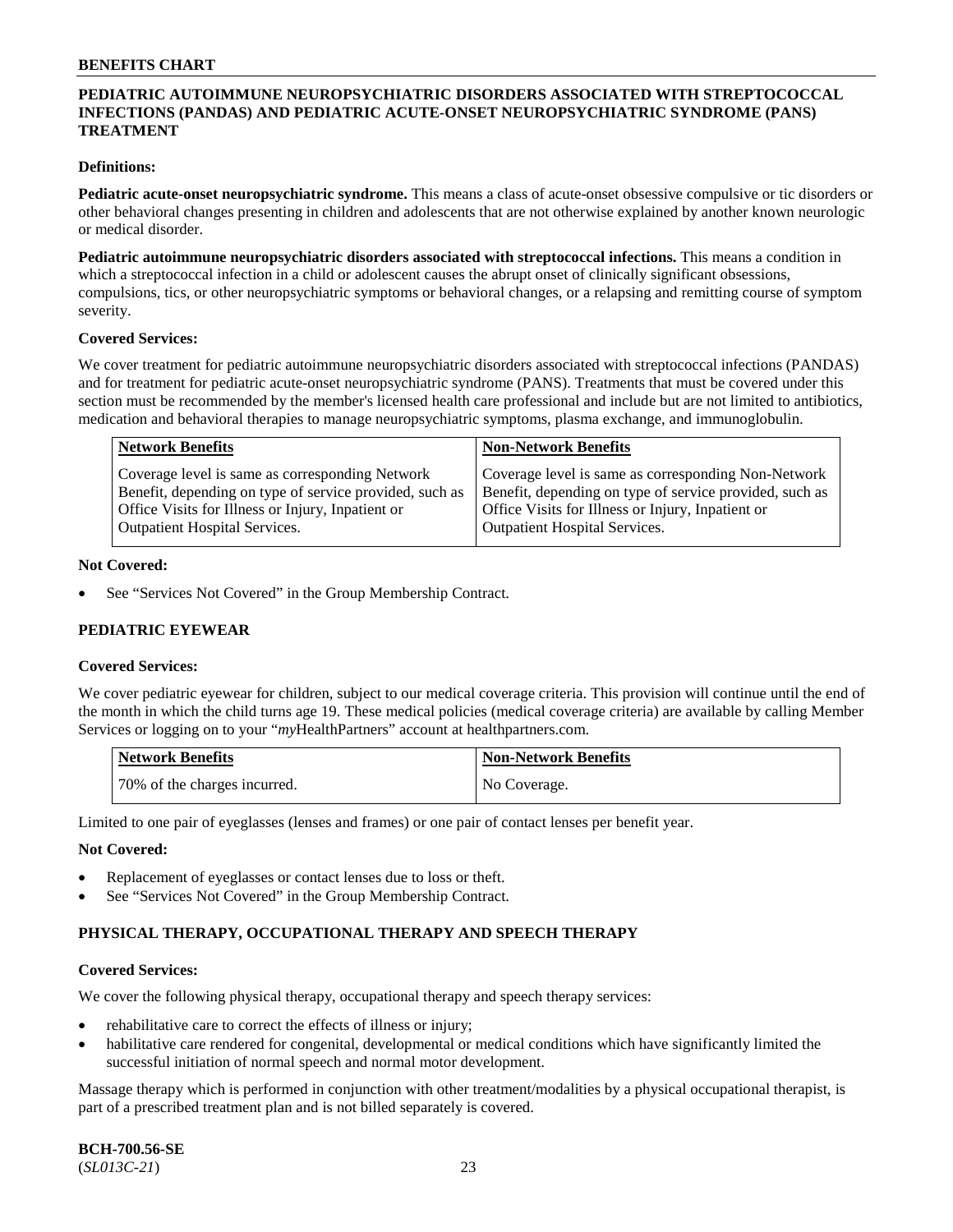We cover services provided in a clinic. We also cover physical therapy provided in an outpatient hospital facility. To see the benefit level for inpatient hospital or skilled nursing facility services, see benefits under Inpatient Hospital and Skilled Nursing Facility Services.

# **Rehabilitative Care**

| <b>Network Benefits</b>                                    | <b>Non-Network Benefits</b>                                                               |
|------------------------------------------------------------|-------------------------------------------------------------------------------------------|
| 100% of the charges incurred, subject to a member          | 50% of the charges incurred.                                                              |
| copayment of \$45 per visit.<br>Deductible does not apply. | Physical and Occupational Therapy combined are<br>limited to 20 visits per calendar year. |
|                                                            | Speech Therapy is limited to 20 visits per calendar year.                                 |

# **Habilitative Care**

| <b>Network Benefits</b>                           | <b>Non-Network Benefits</b>                        |
|---------------------------------------------------|----------------------------------------------------|
| 100% of the charges incurred, subject to a member | 50% of the charges incurred.                       |
| copayment of \$45 per visit.                      | Physical, Occupational and Speech Therapy combined |
| Deductible does not apply.                        | are limited to 20 visits per calendar year.        |

#### **Not Covered:**

- Massage therapy for the purpose of comfort or convenience of the member.
- See "Services Not Covered" in the Group Membership Contract.

# **PORT WINE STAIN REMOVAL SERVICES**

#### **Covered Services:**

We cover port wine stain removal services.

| <b>Network Benefits</b>                                | <b>Non-Network Benefits</b>                                  |
|--------------------------------------------------------|--------------------------------------------------------------|
| Coverage level is same as corresponding Network        | Coverage level is same as corresponding Non-Network          |
| Benefit, depending on type of service provided such as | Benefit, depending on type of service provided, such as      |
| Office Visits for Illness or Injury, Inpatient or      | Office Visits for Illness or Injury, Inpatient or Outpatient |
| <b>Outpatient Hospital Services.</b>                   | <b>Hospital Services.</b>                                    |

# **Not Covered:**

• See "Services Not Covered" in the Group Membership Contract.

# **PRESCRIPTION DRUG SERVICES**

# **Covered Services:**

We cover prescription drugs and medications that can be self-administered or are administered in a physician's office. We cover off-label use of formulary drugs to treat cancer if the drug is recognized for the treatment of cancer in any authoritative compendia used by the Medicare program.

We cover orally administered anticancer drugs at the applicable benefit level under outpatient drugs below. We are in compliance with Minnesota Statute 62A.3075 because we do not cover orally administered anticancer drugs under our specialty drug benefit.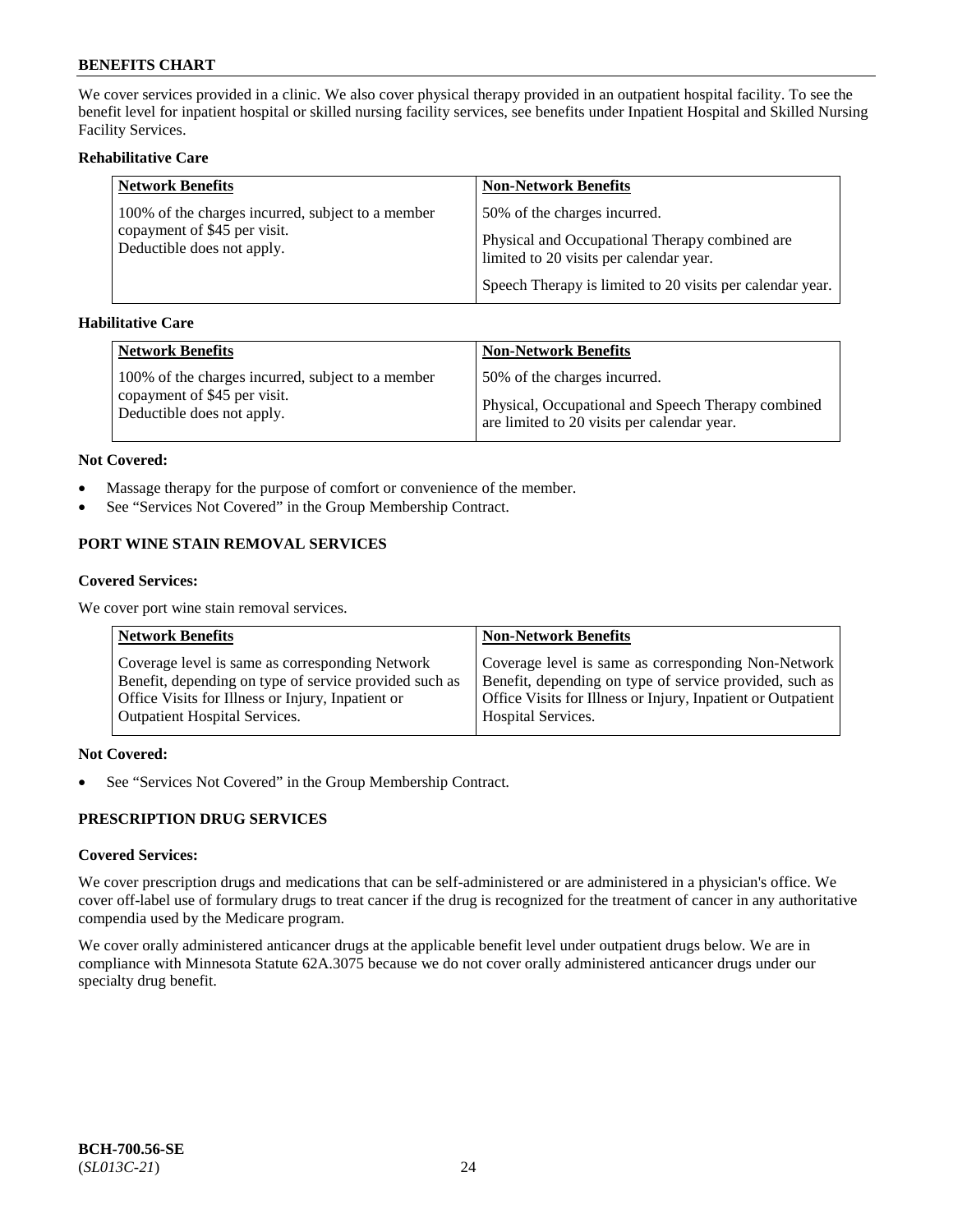We will refill a prescription for eye drops covered under this Benefits Chart if the member requests a refill and original prescription specified that additional quantities would be needed, providing the refill request does not exceed the quantities needed, and the following conditions are met:

- If the member requests a 30-day refill supply, the request must be made between 21 and 30 days of the later of (a) the original date that the prescription was distributed to the member or (b) the date that the most recent refill was distributed to the member; or
- If the member requests a 90-day refill supply, the request must be made between 75 and 90 days of the later of (a) the original date that the prescription was distributed to the member or (b) the date that the most recent refill was distributed to the member.

A licensed pharmacist may prescribe and dispense self-administered hormonal contraceptives, nicotine replacement medications, and opiate antagonists for the treatment of an acute opiate overdose in accordance with section 151.37, subdivision 14, 15, or 16, under the same terms of coverage that would apply had the prescription drug been prescribed by a licensed physician, physician assistant, or advanced practice nurse practitioner. If the plan excludes coverage for selfadministered hormonal contraceptives, they will not be covered under this provision.

# **For Network Benefits, drugs and medications must be obtained at a Network Pharmacy.**

# **Outpatient drugs (except as specified below)**

| <b>Network Benefits</b>                                                                                          | <b>Non-Network Benefits</b>  |
|------------------------------------------------------------------------------------------------------------------|------------------------------|
| 100% of the charges incurred, subject to a member<br>copayment of \$5 for generic low cost formulary<br>drugs.   | 50% of the charges incurred. |
| 100% of the charges incurred, subject to a member<br>copayment of \$25 for generic high cost formulary<br>drugs. |                              |
| 100% of the charges incurred, subject to a member<br>copayment of \$60 for brand name formulary drugs.           |                              |
| In no event will your cost for a formulary insulin drug<br>exceed \$25.                                          |                              |
| Non-formulary drugs are covered at 100% of the<br>charges incurred, subject to a member copayment of<br>\$150.   |                              |
| Deductible does not apply.                                                                                       |                              |

**Cost-Sharing Limits for Insulin:** We are required to limit your cost-sharing on prescription insulin to no more than the net price of the prescription insulin drug. This requirement applies at the point of sale, including deductible payments and the costsharing amounts charged once the deductible is met.

**Cost-sharing.** This means a deductible payment, copayment, or coinsurance amount that you must pay for covered prescription insulin in accordance with the terms and conditions of this health plan.

**Net price.** This means our cost for prescription insulin, including any rebates or discounts received by or accrued directly or indirectly to us from a drug manufacturer or pharmacy benefit manager.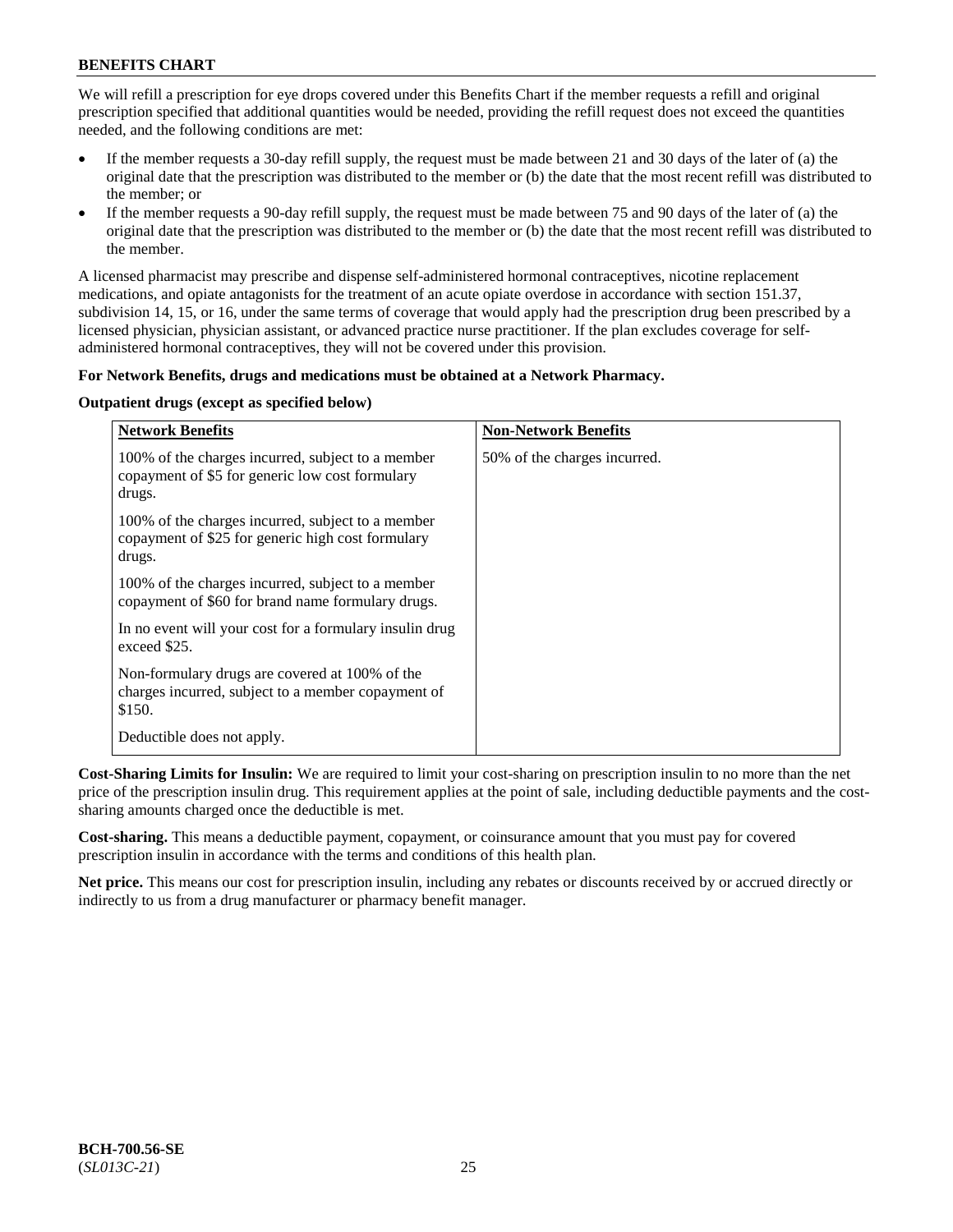# **Mail order drugs**

| <b>Network Benefits</b>                                                                                                                                                                                                    | <b>Non-Network Benefits</b>           |
|----------------------------------------------------------------------------------------------------------------------------------------------------------------------------------------------------------------------------|---------------------------------------|
| For your convenience, you may also get up to a 93-day<br>supply of outpatient prescription drugs that can be self-<br>administered through the designated mail order service.                                              | See Network Mail Order Drugs benefit. |
| New prescriptions to treat certain chronic conditions<br>and trial drugs will be limited to quantity limits<br>described at the end of this section. You will have to<br>pay one copayment for your initial 31-day supply. |                                       |
| Specialty Drugs are not available through the mail order<br>service.                                                                                                                                                       |                                       |

# **Tobacco cessation drugs are covered for all FDA – approved tobacco cessation drugs for a minimum of 90 days**

| Network Benefits                                            | <b>Non-Network Benefits</b>   |
|-------------------------------------------------------------|-------------------------------|
| 100% of the charges incurred.<br>Deductible does not apply. | 150% of the charges incurred. |

#### **Specialty Drugs that are self-administered**

| <b>Network Benefits</b>                                                                                                                    | <b>Non-Network Benefits</b> |
|--------------------------------------------------------------------------------------------------------------------------------------------|-----------------------------|
| 80% of the charges incurred.<br>Deductible does not apply.                                                                                 | No Coverage.                |
| For Network Benefits, specialty drugs are limited to<br>drugs on the specialty drug list and must be obtained<br>from a designated vendor. |                             |

#### **Drugs for the treatment of growth deficiency**

| <b>Network Benefits</b>                                                                                                                            | <b>Non-Network Benefits</b>  |
|----------------------------------------------------------------------------------------------------------------------------------------------------|------------------------------|
| 80% of the charges incurred.<br>Deductible does not apply.                                                                                         | 50% of the charges incurred. |
| For Network Benefits, growth deficiency drugs are<br>limited to drugs on the specialty drug list and must be<br>obtained from a designated vendor. |                              |

#### **Contraceptive drugs**

| <b>Network Benefits</b>                                                                                                                                        | <b>Non-Network Benefits</b>  |
|----------------------------------------------------------------------------------------------------------------------------------------------------------------|------------------------------|
| 100% of the charges incurred for formulary drugs.<br>Deductible does not apply.                                                                                | 50% of the charges incurred. |
| If a physician requests that a non-formulary<br>contraceptive drug be dispensed as written the drug will<br>be covered at 100%, not subject to the deductible. |                              |

# **Limitations:**

- Certain drugs may require prior authorization as indicated on the formulary. HealthPartners may require prior authorization for the drug and also the site where the drug will be provided. Certain drugs are subject to our utilization review process and quantity limits, as indicated on our formulary.
- Certain non-formulary drugs require prior authorization. In addition, certain drugs may be subject to any quantity limits applied as part of our trial program.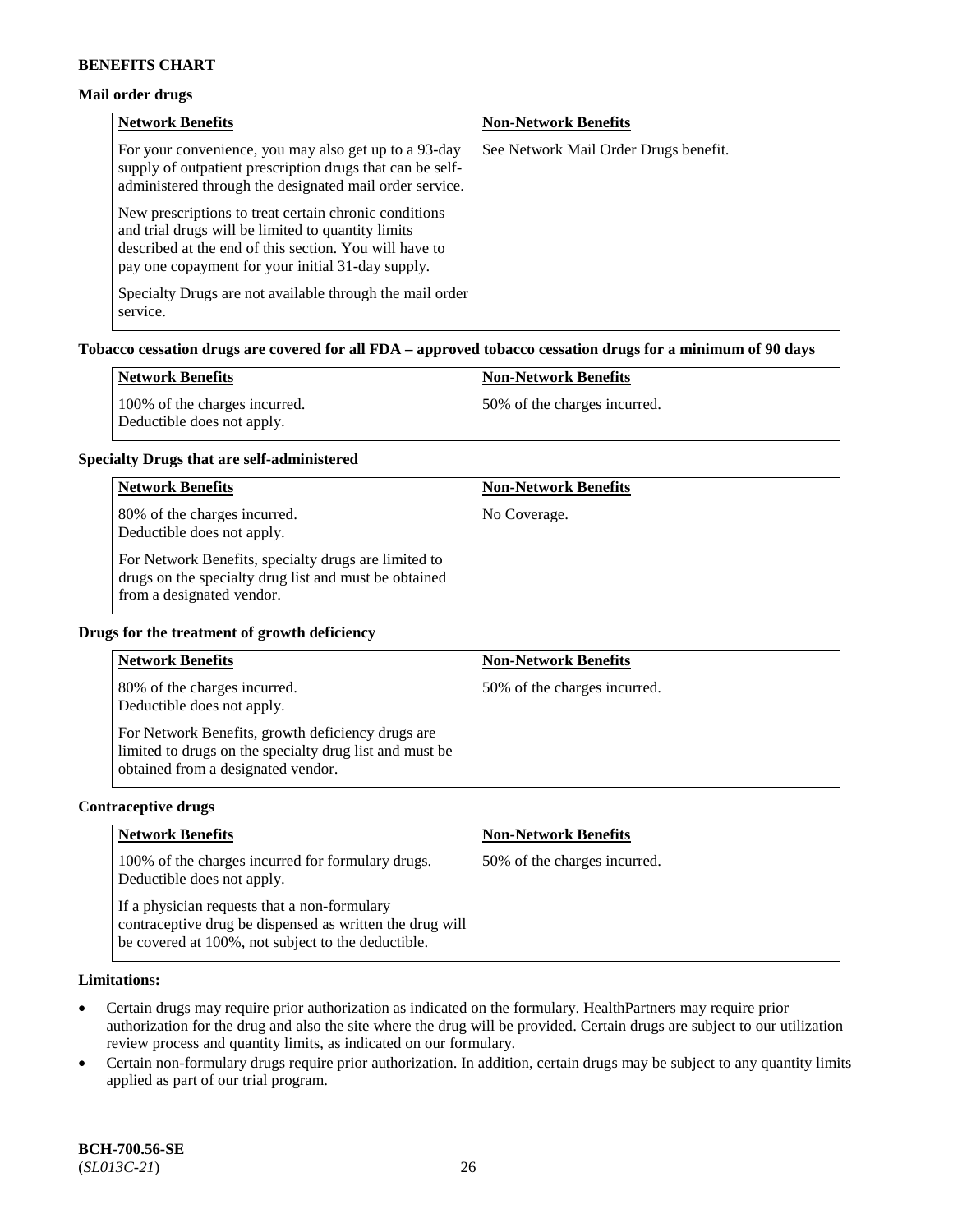- If a member requests a brand name drug when there is a generic equivalent, the brand name drug will be covered up to the charge that would apply to the generic drug, minus any required copayment. If a physician requests that a brand name drug be dispensed as written, the drug will be paid at the non-formulary benefit.
- We may require members to try over-the-counter (OTC) drug alternatives before approving more costly formulary prescription drugs.
- Unless otherwise specified in the "Prescription Drug Services" section, you may receive up to a 31-day supply per prescription.
- A 93-day supply will be covered and dispensed only at pharmacies that participate in our extended day supply program
- New prescriptions to treat certain chronic conditions are limited to a 31-day supply.
- No more than a 31-day supply of Specialty Drugs will be covered and dispensed at a time, unless it's a manufacturer supplied drug that cannot be split that supplies the member with more than a 31-day supply.
- The member copayment for a drug will not exceed the cost of the drug.
- If a member copayment is required, you must pay one member copayment for each 31-day supply, or portion thereof.

# **Not Covered:**

- Replacement of prescription drugs, medications, equipment and supplies due to loss, damage or theft.
- Nonprescription (over the counter) drugs or medications, including, but not limited to, vitamins, supplements, homeopathic remedies, and non-FDA approved drugs unless listed on the formulary and prescribed by a physician or legally authorized health care provider under applicable state and federal law. We cover off-label use of drugs to treat cancer as specified in the "Prescription Drug Services" section of this Benefits Chart. This exclusion does not include over-the-counter contraceptives for women as allowed under the Affordable Care Act when the member obtains a prescription for the item. In addition, if the member obtains a prescription, this exclusion does not include aspirin to prevent cardiovascular disease for men and women of certain ages; folic acid supplements for women who may become pregnant; fluoride chemoprevention supplements for children without fluoride in their water source; and iron supplements for children ages 6-12 who are at risk of anemia.
- Drugs on the Excluded Drug List. The Excluded Drug List includes select drugs within a therapy class that are not eligible for coverage. This includes drugs that may be excluded for certain indications. However, you may request coverage for a drug on the Excluded Drug List by requesting an exception to the formulary under the formulary exception process described in the definition of formulary in this Benefits Chart. The Excluded Drug List is available at [healthpartners.com](http://www.healthpartners.com/)
- Drugs that are newly approved by the FDA until they are reviewed and approved by HealthPartners Pharmacy and Therapeutics Committee. However, you may request coverage for a drug that is newly approved by the FDA by requesting an exception to the formulary under the formulary exception process described in the definition of formulary in the Benefits Chart.
- All drugs used for sexual dysfunction.
- All drugs for the treatment of infertility.
- Medical cannabis.
- Medical devices approved by the FDA will not be covered under the "Prescription Drug Services" section unless they are on our formulary. Covered medical devices are generally submitted and reimbursed under your medical benefits.
- See "Services Not Covered" in the Group Membership Contract.

# **PREVENTIVE SERVICES**

# **Applicable Definitions:**

**Routine Preventive Services** are routine healthcare services that include screenings, check-ups and counseling to prevent illness, disease or other health problems before symptoms occur.

**Diagnostic Services** are services to help a provider understand your symptoms, diagnose illness and decide what treatment may be needed. They may be the same services that are listed as preventive services, but they are being used as diagnostic services. Your provider will determine if these services are preventive or diagnostic. These services are not preventive if received as part of a visit to diagnose, manage or maintain an acute or chronic medical condition, illness or injury. When that occurs, unless otherwise indicated below, standard deductibles, copayments or coinsurance apply.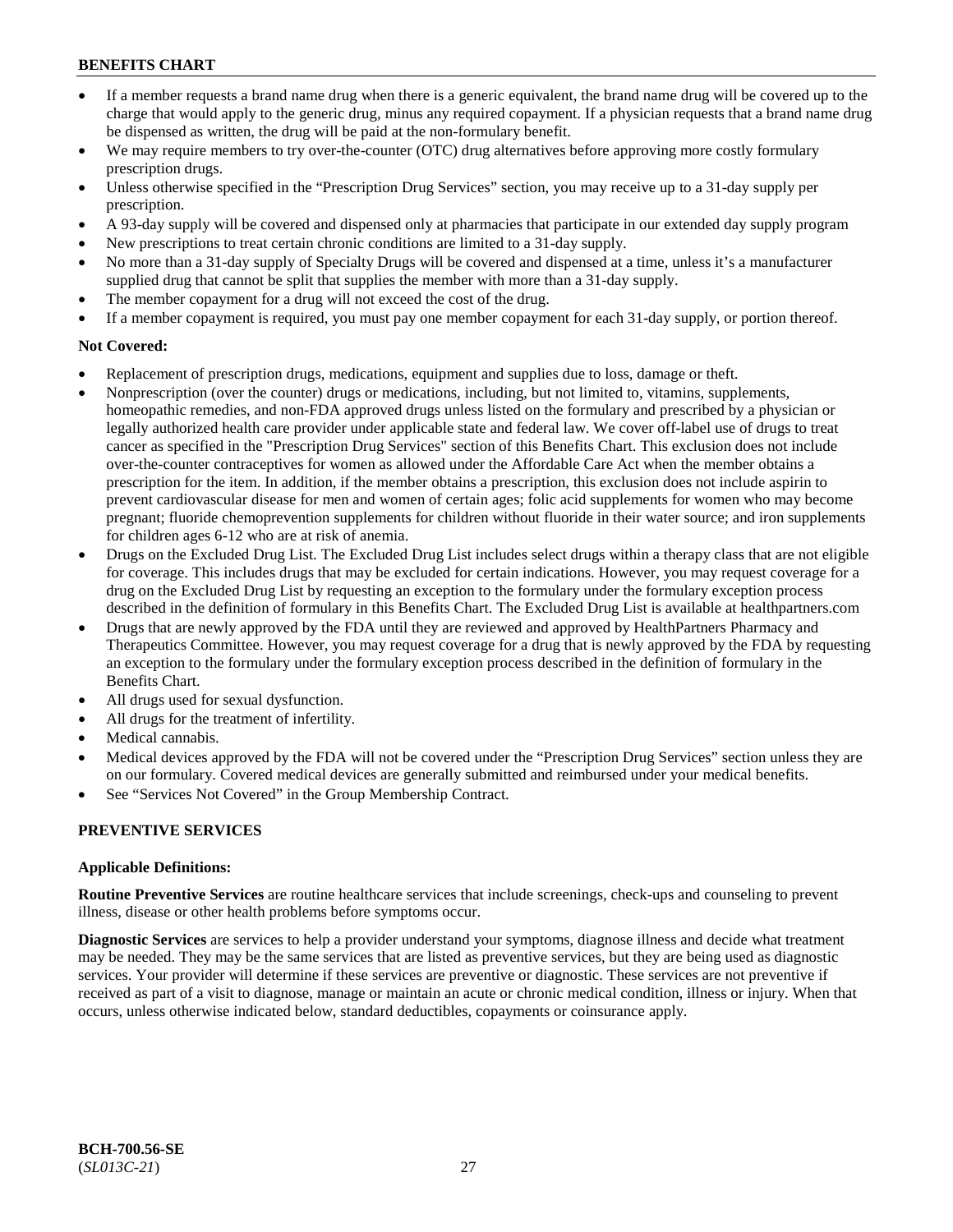# **Covered Services:**

We cover preventive services that meet any of the requirements under the Affordable Care Act (ACA) shown in the bulleted items below. These preventive services are covered at 100% under the network benefits with no deductible, copayments or coinsurance. (If a preventive service is not required by the ACA and it is covered at a lower benefit level or if a group qualifies for an exemption or accommodation for certain benefits under the ACA, it will be specified below). Preventive benefits mandated under the ACA are subject to periodic review and modification. Changes would be effective in accordance with the federal rules. Preventive services mandated by the ACA include:

- Evidence-based items or services that have in effect a rating of A or B in the current recommendations of the United States Preventive Services Task Force with respect to the individual;
- Immunizations for routine use in children, adolescents, and adults that have in effect a recommendation from the Advisory Committee on Immunization Practices of the Centers for Disease Control and Prevention with respect to the individual;
- With respect to infants, children, and adolescents, evidence-informed preventive care and screenings provided for in comprehensive guidelines supported by the Health Resources and Services Administration; and
- With respect to women, preventive care and screenings provided for in comprehensive guidelines supported by the Health Resources and Services Administration.

Covered services are based on established medical policies, which are subject to periodic review and modification by the medical or dental directors. These medical policies (medical coverage criteria) are available by calling Member Services, or logging on to your "*my*HealthPartners" account at [healthpartners.com.](http://www.healthpartners.com/)

A complete list of preventive care services recommended under the U.S. Preventive Task Force (USPSTF) is available online at [uspreventiveservicestaskforce.org/Page/Name/uspstf-a-and-b-recommendations.](https://www.uspreventiveservicestaskforce.org/Page/Name/uspstf-a-and-b-recommendations-by-date/)

HHS: [healthcare.gov/coverage/preventive-care-benefits](https://www.healthcare.gov/coverage/preventive-care-benefits/)

CDC: [cdc.gov/vaccines/schedules/index.html](https://www.cdc.gov/vaccines/schedules/index.html)

# **ACA and state mandated preventive services are covered as follows:**

**Routine health exams and periodic health assessments.** A physician or health care provider will counsel you as to how often health assessments are needed based on age, sex and health status. This includes screening for tobacco use, at least two tobacco cessation attempts per year (for those who use tobacco products), all FDA approved tobacco cessation medications including over-the-counter drugs (as shown in the "Prescription Drug Services" Section) and at least four counseling sessions of at least ten minutes each for tobacco cessation.

| Network Benefits                                            | <b>Non-Network Benefits</b>  |
|-------------------------------------------------------------|------------------------------|
| 100% of the charges incurred.<br>Deductible does not apply. | 50% of the charges incurred. |

**Child health supervision services**. This includes pediatric preventive services, such as fluoride chemoprevention for children without fluoride in their water source, newborn screenings, appropriate immunizations, developmental assessments and laboratory services appropriate to the age of the child from birth to 72 months, and appropriate immunizations until the end of the month in which the child turns 19, as defined by the Standards of Child Health Care issued by the American Academy of Pediatrics. We cover at least five child health supervision visits from birth to 12 months, three child health supervision visits from 12 months to 24 months, once a year from 24 months to 72 months.

| <b>Network Benefits</b>                                     | Non-Network Benefits         |
|-------------------------------------------------------------|------------------------------|
| 100% of the charges incurred.<br>Deductible does not apply. | 50% of the charges incurred. |

**Routine prenatal care and exams.** This includes the comprehensive package of medical and psychosocial support provided throughout a pregnancy, including risk assessment, serial surveillance, prenatal education, and use of specialized skills and technology when needed, as defined by Standards for Obstetric-Gynecologic Services issued by the American College of Obstetricians and Gynecologists.

| Network Benefits                                            | <b>Non-Network Benefits</b>  |
|-------------------------------------------------------------|------------------------------|
| 100% of the charges incurred.<br>Deductible does not apply. | 50% of the charges incurred. |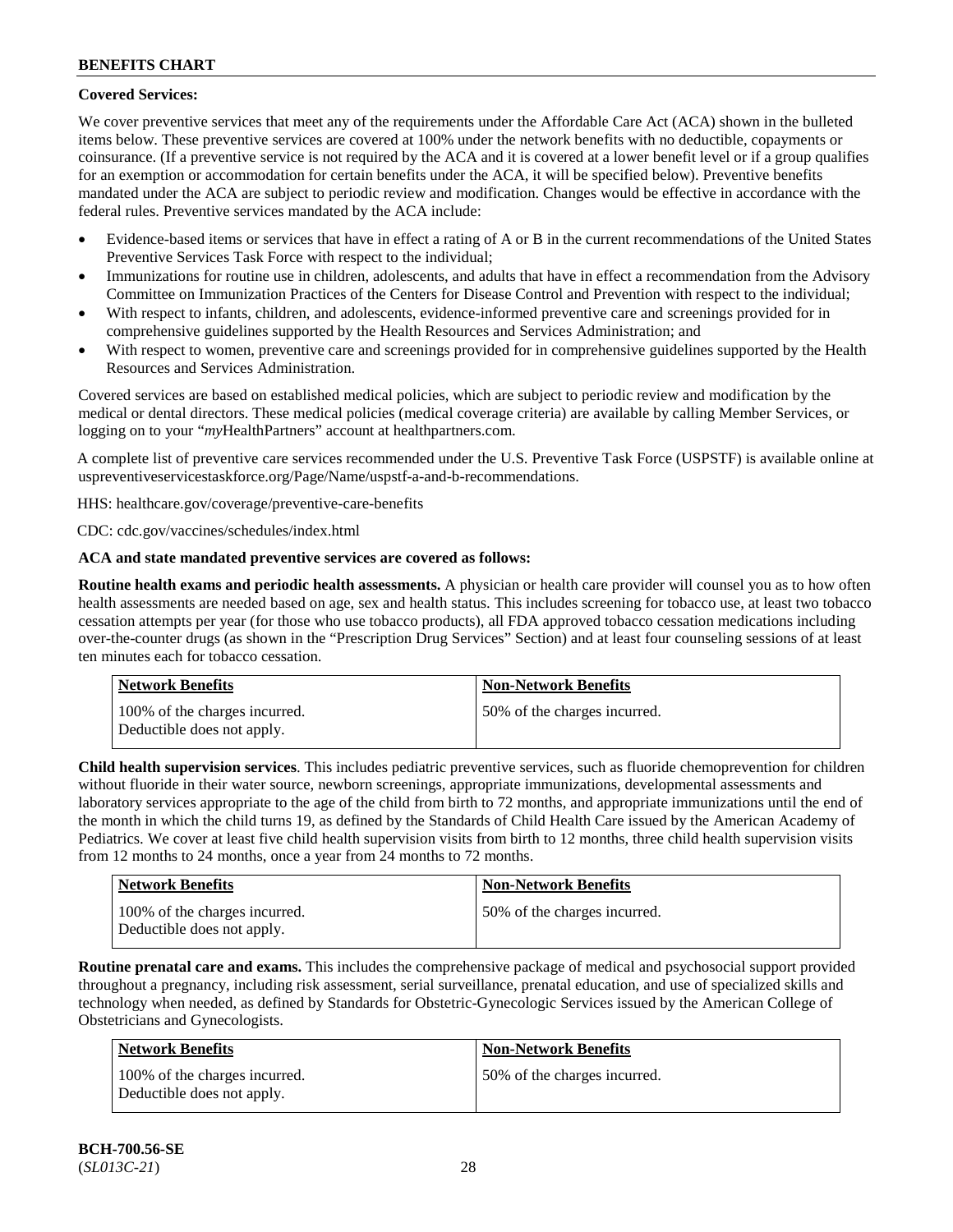**Routine postnatal care.** This includes health exams, assessments, education and counseling relating to the period immediately after childbirth

| Network Benefits                                            | <b>Non-Network Benefits</b>  |
|-------------------------------------------------------------|------------------------------|
| 100% of the charges incurred.<br>Deductible does not apply. | 50% of the charges incurred. |

**Routine screening procedures for cancer.** This includes colorectal screening or other cancer screenings recommended by the USPSTF with an A or B rating. Women's preventive health services below describes additional routine screening procedures for cancer.

| <b>Network Benefits</b>                                     | <b>Non-Network Benefits</b>  |
|-------------------------------------------------------------|------------------------------|
| 100% of the charges incurred.<br>Deductible does not apply. | 50% of the charges incurred. |

**Professional voluntary family planning services.** This includes services to prevent or delay a pregnancy, including counseling and education. Services must be provided by a licensed provider.

| Network Benefits                                            | <b>Non-Network Benefits</b> |
|-------------------------------------------------------------|-----------------------------|
| 100% of the charges incurred.<br>Deductible does not apply. | See Network Benefits.       |

### **Adult immunizations**

| <b>Network Benefits</b>                                     | <b>Non-Network Benefits</b>  |
|-------------------------------------------------------------|------------------------------|
| 100% of the charges incurred.<br>Deductible does not apply. | 50% of the charges incurred. |

**Women's preventive services.**This includes mammograms\*, screenings for cervical cancer (pap smears), breast pumps, human papillomavirus (HPV) testing; counseling for sexually transmitted infections, counseling and screening for human immunodeficiency virus (HIV), and all FDA approved contraceptive methods as prescribed by a doctor, sterilization procedures, education and counseling (see the "Prescription Drug Services" section for coverage of oral contraceptive drugs). For women whose family history is associated with an increased risk for BRCA1 or BRCA2 gene mutations, we cover genetic counseling and BRCA screening without cost sharing, if appropriate and as determined by a physician

**\***Preventive mammogram screening includes digital breast tomosynthesis (3D mammograms) for members at risk for breast cancer.

"At risk for breast cancer" means: (1) having a family history with one or more first- or second-degree relatives with breast cancer; (2) testing positive for BRCA1 or BRCA2 mutations; (3) having heterogeneously dense breasts or extremely dense breasts based on the Breast Imaging Reporting and Data System established by the American College of Radiology; or (4) having a previous diagnosis of breast cancer.

| <b>Network Benefits</b>                                     | <b>Non-Network Benefits</b>  |
|-------------------------------------------------------------|------------------------------|
| 100% of the charges incurred.<br>Deductible does not apply. | 50% of the charges incurred. |

**Obesity screening and management.** We cover obesity screening and counseling for all ages during a routine preventive care exam. If you are age 18 or older and have a body mass index of 30 or more, we also cover intensive obesity management to help you lose weight. Your primary care doctor can coordinate these services.

| <b>Network Benefits</b>                                     | <b>Non-Network Benefits</b>  |
|-------------------------------------------------------------|------------------------------|
| 100% of the charges incurred.<br>Deductible does not apply. | 50% of the charges incurred. |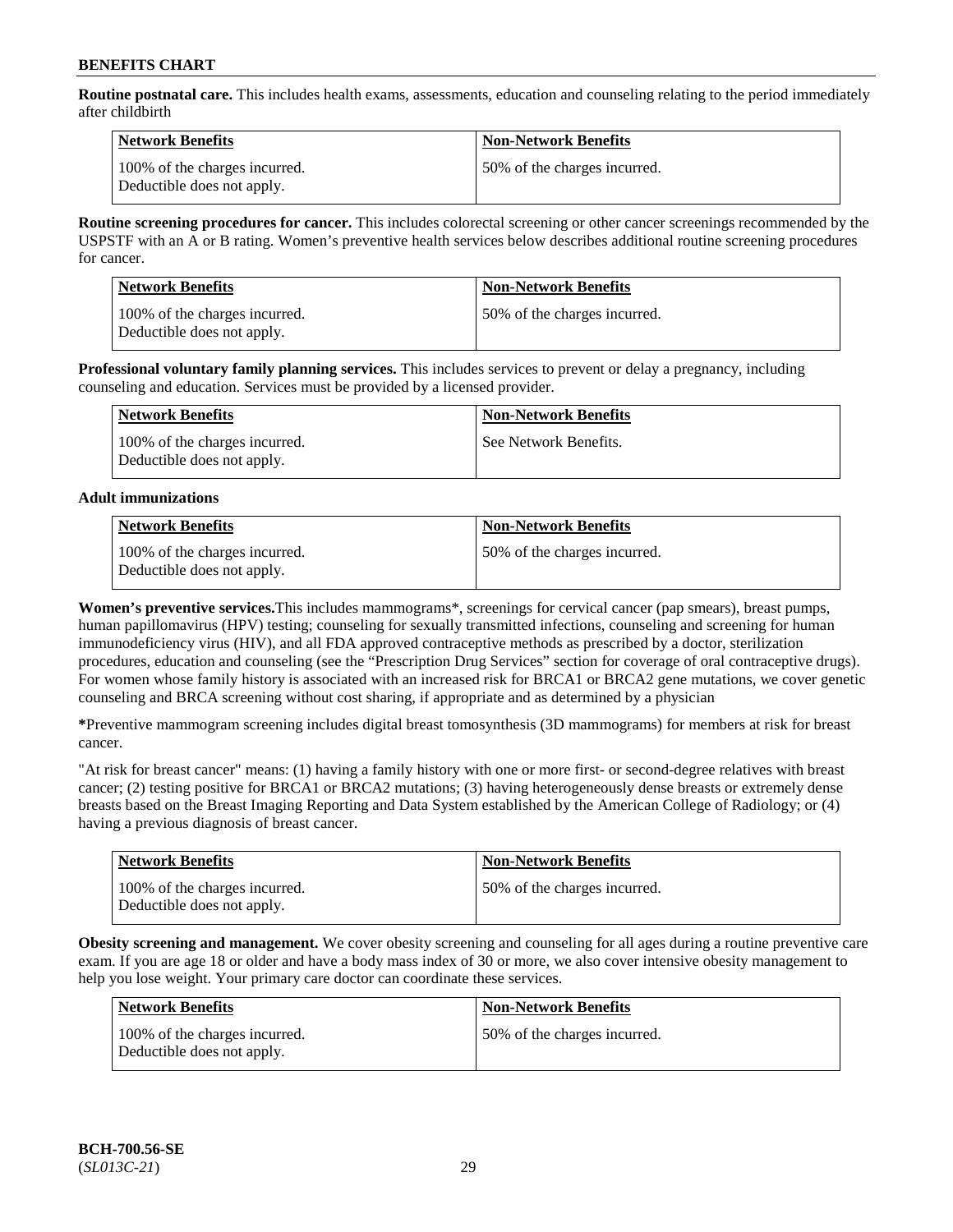**Preventive Medications.** We cover preventive medications currently recommended by USPSTF with an A or B rating if they are prescribed by your medical provider and they are listed on our formulary. Preventive medications are subject to periodic review and modification. Changes would be effective in accordance with the federal rules and reflected in our current medical coverage criteria for preventive care services.

| Network Benefits                                            | <b>Non-Network Benefits</b>  |
|-------------------------------------------------------------|------------------------------|
| 100% of the charges incurred.<br>Deductible does not apply. | 50% of the charges incurred. |

# **In addition to any ACA or state mandated preventive services referenced above, we cover the following eligible services:**

#### **Routine eye and hearing exams**

| <b>Network Benefits</b>                                     | <b>Non-Network Benefits</b>  |
|-------------------------------------------------------------|------------------------------|
| 100% of the charges incurred.<br>Deductible does not apply. | 50% of the charges incurred. |

**Ovarian cancer surveillance tests for women who are at risk.** "At risk for ovarian cancer" means (1) having a family history that includes any of the following: one or more first-degree or second-degree relatives with ovarian cancer, clusters of female relatives with breast cancer or nonpolyposis colorectal cancer; or (2) testing positive for BRCA1 or BRCA2 mutations. "Surveillance tests for ovarian cancer" means annual screening using: CA-125 serum tumor marker testing, transvaginal ultrasound, pelvic examination or other proven ovarian cancer screening tests currently being evaluated by the federal Food and Drug Administration or by the National Cancer Institute.

| <b>Network Benefits</b>                              | <b>Non-Network Benefits</b>                             |
|------------------------------------------------------|---------------------------------------------------------|
| Coverage level is same as corresponding Network      | Coverage level is same as corresponding Non-Network     |
| Benefit, depending on type of service provided, such | Benefit, depending on type of service provided, such as |
| as Diagnostic Imaging Services, Laboratory Services  | Diagnostic Imaging Services, Laboratory Services        |
| Office Visits for Illness or Injury or Preventive    | Office Visits for Illness or Injury or Preventive       |
| Services.                                            | Services.                                               |

# **Limitations:**

• Services are not preventive if received as part of a visit to diagnose, manage or maintain an acute or chronic medical condition, illness or injury. When that occurs, unless otherwise indicated above, standard deductibles, copayments or coinsurance apply.

# **Not Covered:**

See "Services Not Covered" in the Group Membership Contract.

# **SPECIFIED NON-NETWORK SERVICES**

# **Covered Services:**

We cover the following services when you elect to receive them from a non-network provider, at the same level of coverage we provide when you elect to receive the services from a network provider:

- Voluntary family planning of the conception and bearing of children.
- The provider visit(s) and test(s) necessary to make a diagnosis of infertility.
- Testing and treatment of sexually transmitted diseases (other than HIV).
- Testing for AIDS or other HIV-related conditions.

| <b>Network Benefits</b>                                                                                                                            | <b>Non-Network Benefits</b>                    |
|----------------------------------------------------------------------------------------------------------------------------------------------------|------------------------------------------------|
| Coverage level is same as corresponding Network<br>Benefit, depending on type of service provided, such as<br>Office Visits for Illness or Injury. | See Network Benefits for the services covered. |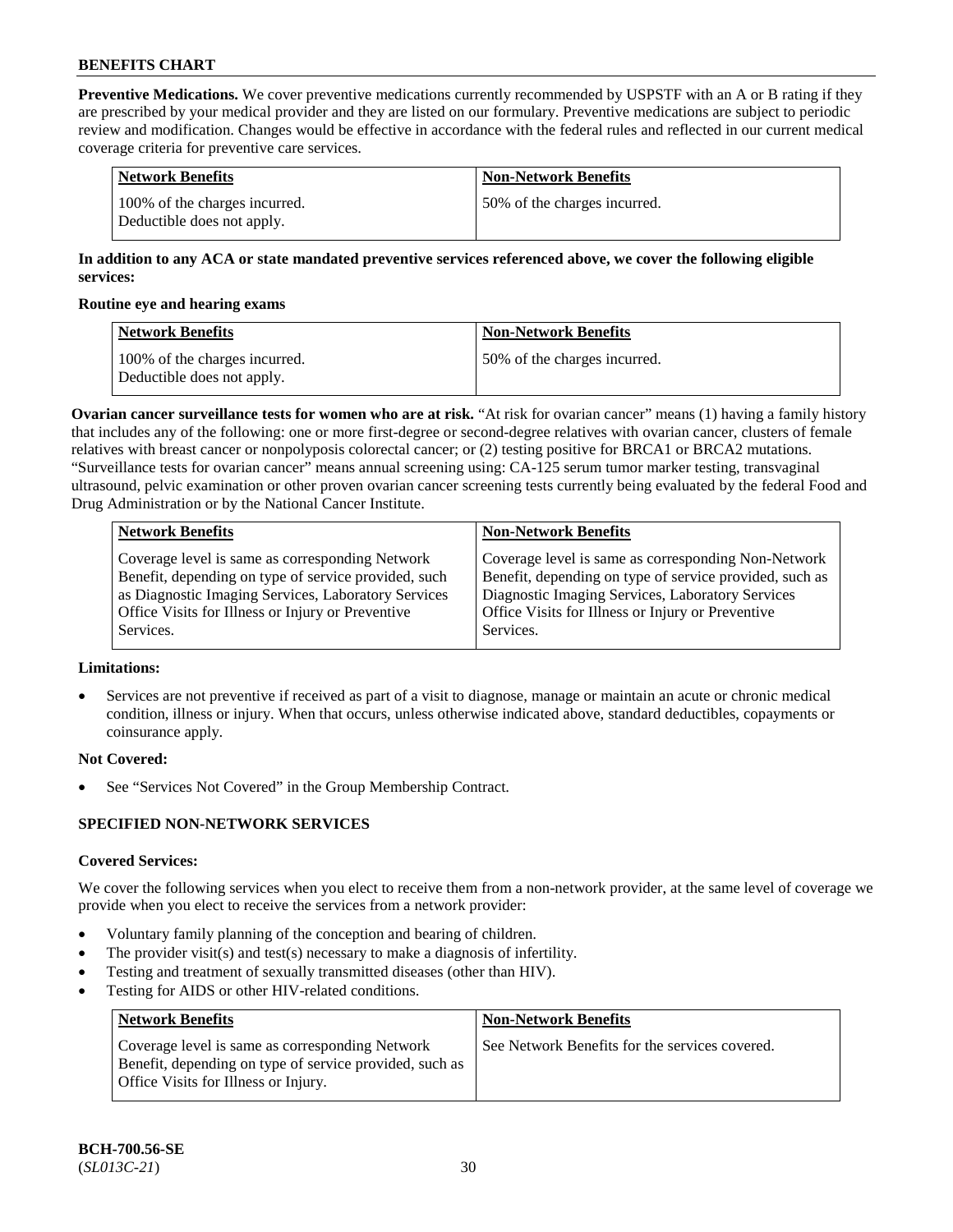# **Not Covered:**

See "Services Not Covered" in the Group Membership Contract.

# **TELEMEDICINE BENEFIT**

# **Covered Services:**

Telemedicine services are covered under this Benefits Chart, subject to our medical criteria.

| <b>Network Benefits</b>                                | <b>Non-Network Benefits</b>                            |
|--------------------------------------------------------|--------------------------------------------------------|
| Coverage level is same as corresponding Network        | Coverage level is same as corresponding Non-Network    |
| Benefit, depending upon type of service provided, such | Benefit, depending upon type of service provided, such |
| as Office Visits for Illness or Injury.                | as Office Visits for Illness or Injury.                |

#### **Not Covered:**

See "Services Not Covered" in the Group Membership Contract.

# **TRANSPLANT SERVICES**

#### **Applicable Definitions:**

**Autologous.** This is when the source of cells is from the individual's own marrow or stem cells.

**Allogeneic.** This is when the source of cells is from a related or unrelated donor's marrow or stem cells.

**Autologous Bone Marrow Transplant.** This is when the bone marrow is harvested from the individual and stored. The patient undergoes treatment which includes tumor ablation with high-dose chemotherapy and/or radiation. The bone marrow is reinfused (transplanted).

**Allogeneic Bone Marrow Transplant.** This is when the bone marrow is harvested from the related or unrelated donor and stored. The patient undergoes treatment which includes tumor ablation with high-dose chemotherapy and/or radiation. The bone marrow is reinfused (transplanted).

**Autologous/Allogeneic Stem Cell Support.** This is a treatment process that includes stem cell harvest from either bone marrow or peripheral blood, tumor ablation with high-dose chemotherapy and/or radiation, stem cell reinfusion, and related care. Autologous/allogeneic bone marrow transplantation and high dose chemotherapy with peripheral stem cell rescue/support are considered to be autologous/allogeneic stem cell support.

**Designated Transplant Center.** This is any health care provider, group or association of health care providers designated by us to provide services, supplies or drugs for specified transplants for our members.

**Transplant Services.** This is transplantation (including transplants) of the human organs or tissue listed below, including all related post-surgical treatment and drugs and multiple transplants for a related cause. Transplant services do not include other organ or tissue transplants or surgical implantation of mechanical devices functioning as a human organ, except surgical implantation of an FDA approved Ventricular Assist Device (VAD) or total artificial heart, functioning as a temporary bridge to heart transplantation.

Prior authorization is required prior to consultation to support coordination of care and benefits.

# **Covered Services:**

We cover eligible transplant services (as defined above) while you are covered under this Benefits Chart. Transplants that will be considered for coverage are limited to the following:

- Kidney transplants for end-stage disease.
- Cornea transplants for end-stage disease.
- Heart transplants for end-stage disease.
- Lung transplants or heart/lung transplants for: (1) primary pulmonary hypertension; (2) Eisenmenger's syndrome; (3) endstage pulmonary fibrosis; (4) alpha 1 antitrypsin disease; (5) cystic fibrosis; and (6) emphysema.